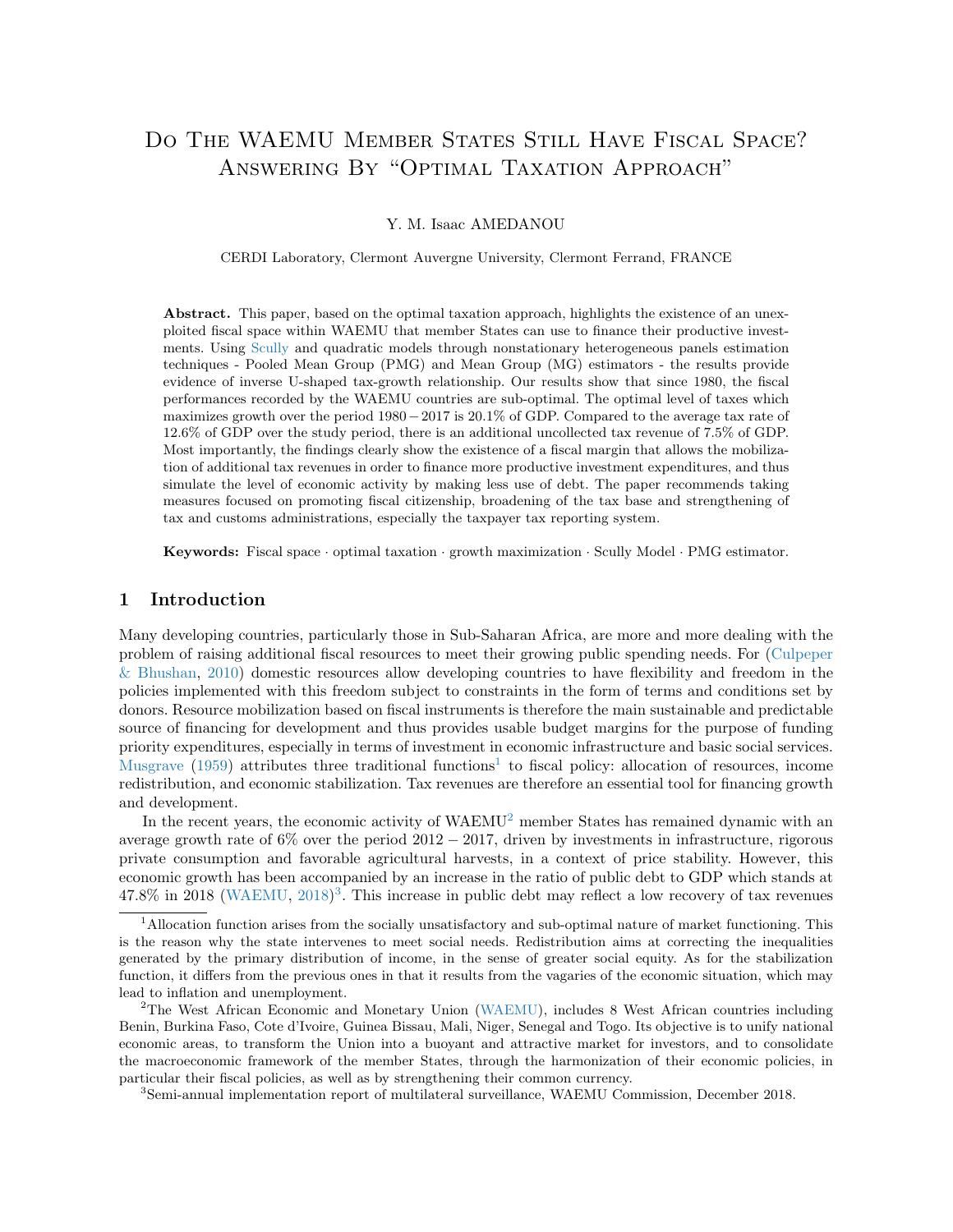in member states, suggesting that government use indebtedness to finance the economy at the expense of additional fiscal resources.

Within WAEMU zone, the contribution to revenues by taxes remained low especially in the 1980s due to the existence of tariff barriers to trade, as well as low contribution to revenues by consumption taxes, particularly VAT. Before the 1990s, VAT was implemented only in two of the eight countries (Cote d'Ivoire in 1960 and Senegal in 1980). This low revenue mobilization in the 1980s therefore, motivated countries to undertake the fiscal transition which, essentially, was based on the substitution of domestic tax resources for decreasing tariff revenues.

<span id="page-1-0"></span>Actually, in the zone, the tax burden<sup>[4](#page-0-0)</sup> rate remains low and below the minimum of  $20\%$  of GDP set by ECOWAS and recommended by the United Nations Development Program (UNDP) for the financing needs of ambitious development plans such as sustainable development goals. For example, the tax burden represents on average 35% of GDP in OECD countries and is a main way to finance public goods and services. Nevertheless, in the early 2000s, some revenue collection performance was recorded in the WAEMU countries.



Fig. 1: Trends of tax rate in WAEMU Member States

Source: Author's calculation based on data taken from CBWAS Note: CBWAS = Central Bank of West African States

The Figure [1](#page-1-0) above shows that, between 2000 and 2017, Togo has significantly increased its level of tax revenue mobilization, which has been above 20% of GDP since 2016. Other countries also had modest performances where the tax burden rates reached in 2017, 13% in Benin, 14% in Mali, 16% in Senegal and Cote d'Ivoire, 17% in Burkina Faso and 18% in Niger. On the other hand, Guinea-Bissau, for its part, is still experiencing enormous difficulties because of the weakening due to various political crises. However, it has made very little progress and its tax revenue collection rate has stood at 9% of GDP.

These performances in the collection of tax revenues in the countries of the zone can be explained in particular by the increase in indirect taxes, mainly due to VAT adopted by all member states (except Guinea-Bissau) and Togo was the latest to have introduced it in 1995. The high contribution of indirect taxes would be partly due to the tax harmonisation achieved in the Union. Thus, a common tax directives

<sup>&</sup>lt;sup>4</sup>The tax burden rate, defined as an indicator for measuring the weight of taxes in a country's economy, is the total amount of tax revenue collected, expressed as a percentage of GDP, and indicates the share of production that is levied by the state in the form of taxes. It can therefore be considered as an indicator of state control over the resources produced by the economy. This is a key indicator of tax policy that allows for measures to improve tax revenues and fight against tax fraud and tax evasion. It is also a context and a mechanism for guiding the allocation of an economy's resources, in particular through fiscal incentives, and changing the redistribution of income and wealth.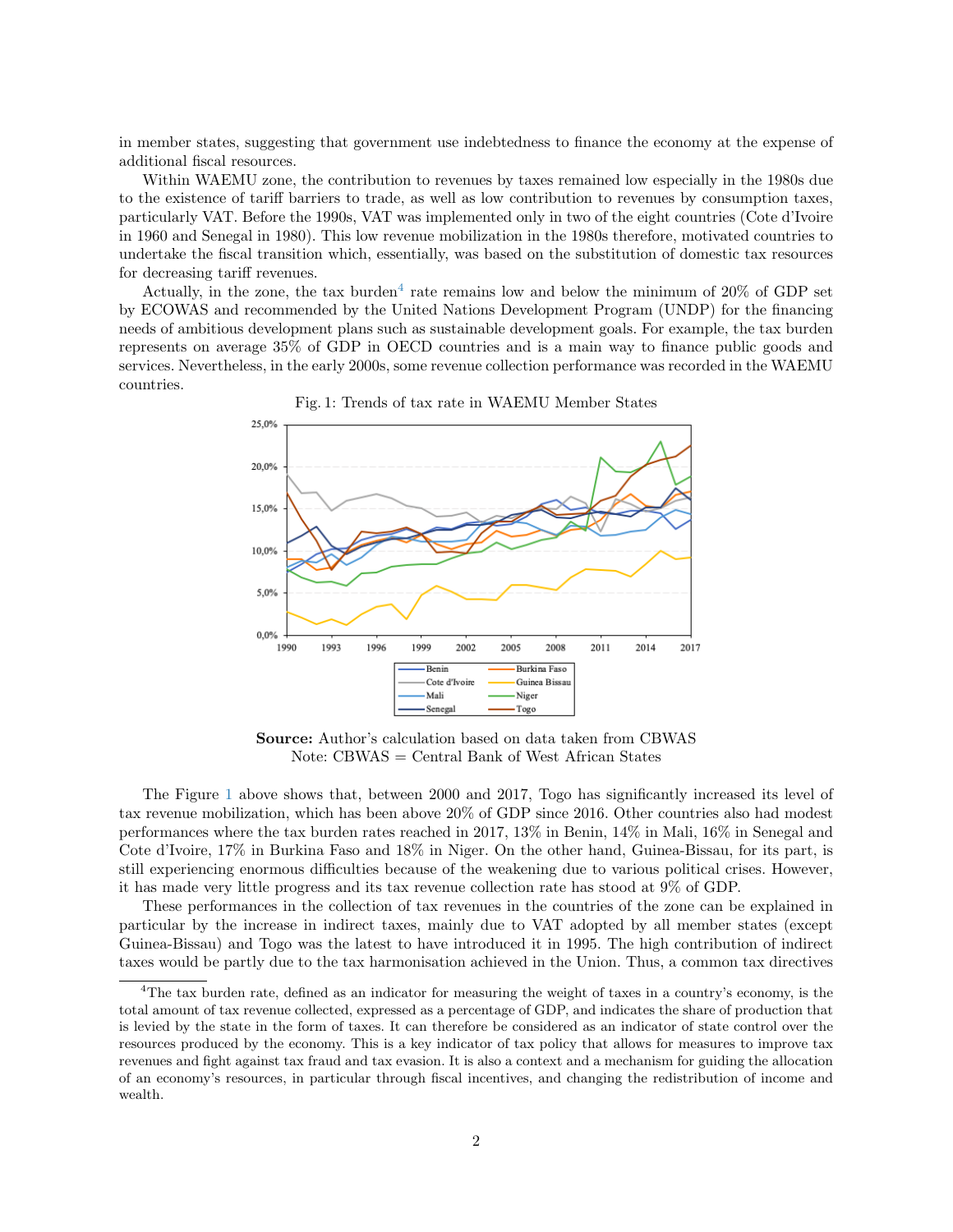have made it possible to regulate direct and indirect taxation in the member States since the end of 1998. This coordination has resulted in a change in the structure of tax revenues from more contributory domestic tax revenues to door-to-door tax revenues. For example, WAEMU has succeeded in defining a base for corporate tax and has regulated its rate between 25% and 30%. As for VAT, the rate is between 15% and 20%. With the exception of Niger whose rate is 19%, and Guinea-Bissau which does not have VAT but rather a general sales tax of 15%, countries currently apply VAT at a rate of 18%. The other areas of VAT harmonisation are based on extending its scope, the threshold for VAT liability, the tax base and the approximation of the arrangements for taxing and reimbursing credits.

The following Figure [2,](#page-2-0) presents the tax revenue structure of the WAEMU countries. The averages of the different tax components are expressed as a percentage of GDP. The graph shows that direct taxes are the weakest link in the mobilization of tax revenues within the zone. They are generally taxes on corporate profits and personal income taxes, and are much lower than indirect taxes. In countries such as Burkina Faso, Benin, Mali, Niger, Cote d'Ivoire and Senegal, indirect taxes accounted for just over double the direct taxes. On the other hand, direct and indirect taxes are the same in OECD countries, and each account for an average of 11% of GDP. As a result, it appears that the mobilization efforts in WAEMU focus much more on indirect taxes, in particular the VAT, than on corporate and personal income taxes. This structure reflects the economies in which informal activities predominate. Indeed, most of the inputs used in informal production comes from formal industries and this leads to its indirect taxation since VAT revenues borne on inputs cannot be refunded because informal industries are not subject to VAT.

<span id="page-2-0"></span>

Fig. 2: Components of tax revenue in WAEMU member States (1980-2017)

Source: Author's calculation based on data taken from ICTD and Mansour ICTD = International Centre for Tax and Development

Two essential factors may explain the low level of tax revenue, namely tax evasion and the predominance of the informal sector. In fact, production activities not reported to the tax authorities are considered economically as informal. In 2014, within WAEMU (excluding Guinea Bissau), the average share of informal sector accounted for 50% of GDP. This predominance of the informal sector is linked to agricultural activities, in part, food and cash crops, livestock and fisheries. Farm households produce food crops for self-consumption, and therefore these products escape the market and are not subject to taxes. In addition, the agricultural sector has more than half of all informal jobs.

This significant size of the informal sector that is difficult to tax, generates a tax revenue shortfall for each member State, and thus constitutes a second factor of low tax revenue mobilization. However, this paper examines the optimality of tax return in WAEMU economies. Thus, we will answer the following questions: does the [Scully](#page-21-0) curve exist in WAEMU member States? If so, at what level is it? Otherwise, what is the optimal level of taxation which maximizes growth in WAEMU context?

The optimal taxation approach is of great interest for the estimation of fiscal space. This is because it establishes a long-term relationship between economic growth and tax rate in contrast to the potential tax or tax gaps approach which allows us to rather assess the effectiveness of tax systems. The optimal tax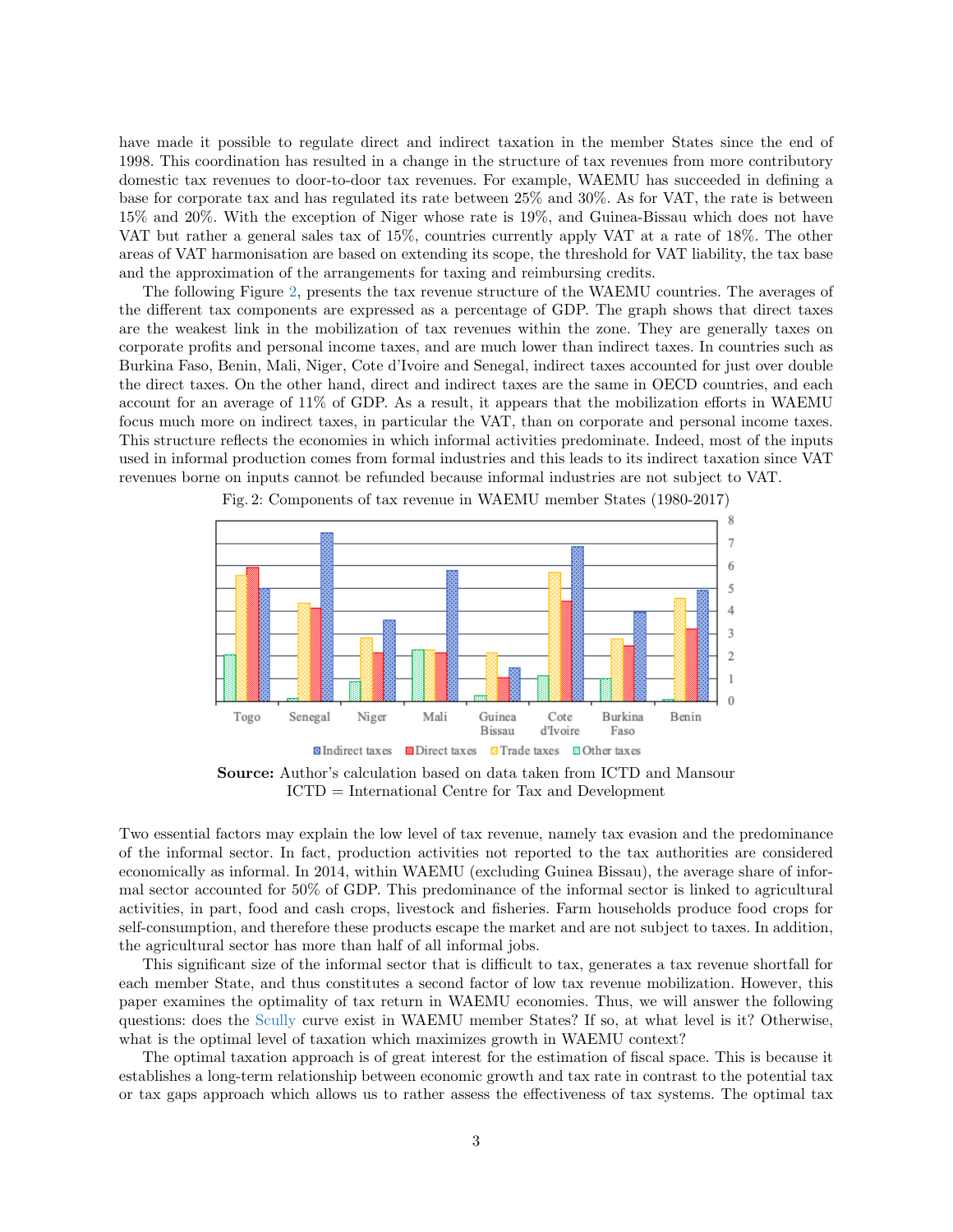approach allows us to show that ,WAEMU countries can increase the tax revenues necessary for sustained economic growth and the transformation of their economies without necessarily compromising the ability of economies to generate wealth. In this light, we believe that the optimal taxation approach is more effective in showing the existence of fiscal space than the potential tax or tax gaps approach.

To our knowledge, this paper is the first attempt focusing on the analysis of the growth-maximizing tax rate in the WAEMU zone. It's also the first one using the nonstationary heterogeneous panels estimation techniques while almost all studies are based on time series data. This paper should be useful both for researchers because of its empirical approach in the context of WAEMU, and for policy makers by providing to them some suggestions for improving the tax collection system to increase tax revenues.

The following sections of this paper are organized as follows: Section 2 carries out a review of the theoretical and empirical literature on the assessment of tax burden. Section 3 describes the methodological approach adopted, presents data analysis and relevant sources of data, and Section 4 discusses the findings. And, the last section concludes with policy implications of the optimal tax policy.

# 2 Literature review

#### 2.1 Theoretical review

Endogenous growth models that emerged in the early 1990s with the externality of public spending on infrastructure clearly reflect the non-linear effects of taxation on long-term growth. The works of [Barro](#page-20-1) [\(1990\)](#page-20-1) shows that an increase in the tax rate provides resources to finance productive public expenditure needs but reduces the marginal productivity of private capital. There is therefore a threshold effect in the long-term taxation-growth relationship. [Laffer](#page-21-3) [\(1981\)](#page-21-3) argues that taxation can be detrimental to the economy. It postulates through the assumption of an inverse U-shaped, for the existence of tax revenues threshold. As the marginal tax rate rises, tax revenues rise to a maximum because from 100% there is erosion of tax base. Keynesian analysis of taxation is based on the principle that economic agents work to satisfy a need for well-being. It argues that high taxation will result in two effects: a substitution effect whereby economic agents may decide to work less and devote the remainder of their time to other activities, and an income effect that results in incentives for economic agents to work harder to recover their initial well-being. [Smith](#page-21-4) [\(1776\)](#page-21-4) already noted that tax could harm the activities that finance it. This intuition was modeled by a curve similar to the [Laffer](#page-21-3) curve, presented in the works of [Dupuit](#page-20-2) [\(1844\)](#page-20-2). Increasing tax rates beyond its optimal level will have a negative impact on labor supply through a substitution effect whereby economic agents may decide to reduce working time by dedicating themselves to other types of work, or activities such as leisure or untaxed activities giving rise to informal economies and situations of tax fraud and evasion. Thus, there would be a tax rate not to exceed under penalty of discouraging work and the formation of income and thus a decrease in tax revenues.

[Scully](#page-21-5) [\(1991\)](#page-21-5) shows a functional relationship between economic growth and the size of government in a given country. It illustrates this postulate from an inverted U curve called the [Scully](#page-21-5) curve shown in Figure [3](#page-4-0) below. The x-axis measures government expenditures as a percentage of national income assumed equal to tax revenues as a percent of GDP, and the y-axis represents the rate of economic growth. The inverted U-shaped curve shows the existence of a functional relationship between economic growth and the level of government spending.

The economic analysis underlying the shape of the Scully curve is as follows. First, we consider that the share of tax revenue in GDP equal to zero is associated with the growth rate  $(g_i)$ . This growth rate is low because the economy is sub-optimal when the state does not provide any goods and services that are actually financed by the tax revenues collected. Under these conditions, private agents provide their own security, enforce contracts, establish standards and measures, and generally operate without the provision of many public goods and services provided by governments.

Second, we consider that in this country, there is a private sector using the supply of capital, labor and many other resources. In this case, the government taxes and spends  $(T_e)$  percent of GDP. The level of government activity then leads to a rate of economic growth  $(g_e)$ . The highest growth is the result of the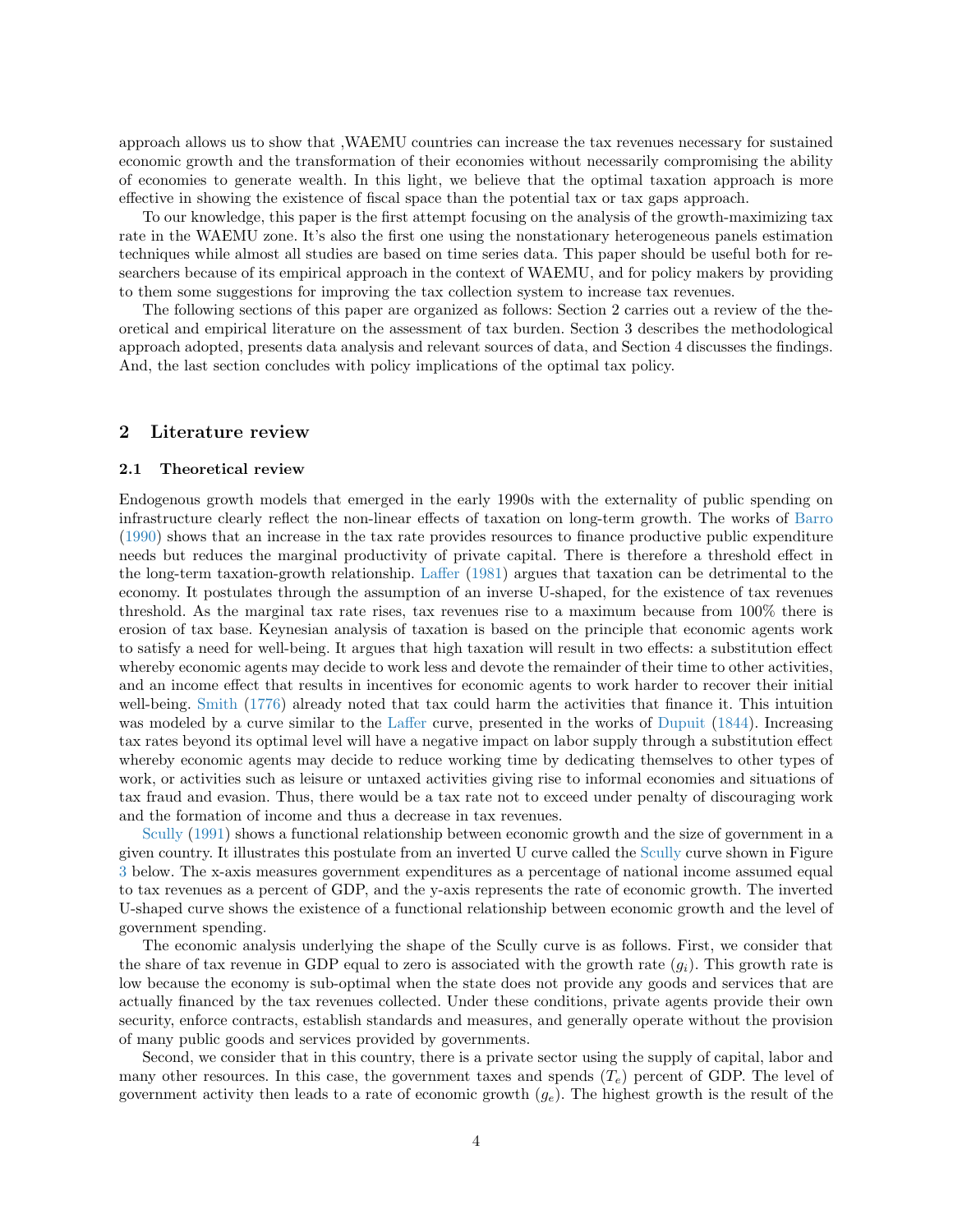benefits from public goods and services provided through tax revenues, which increases overall economic efficiency in the private sector. This high efficiency results from positive externalities for the private sector due to the production of public services such as education, health, security, justice, infrastructure, monetary stability, national defense etc. Thus, at this low level of taxation corresponding to public expenditure, the deterrent effects of taxation on labor, saving and investment and risk-taking are negligible.

However, all economic activity is characterized by diminishing marginal returns. In this case, government expenditure financing individual projects is a priori meeting the most urgent needs and exploiting appropriate opportunities for the substitution of inefficient private activities. As government spending grows, other government-funded projects gain less and less productivity. At a certain level, the marginal productivities of increased public spending cancel each other out. This point corresponds to  $T^*$  in Figure [3](#page-4-0) where tax revenues as a percentage of GDP (assumed to be equal to government expenditures) maximize the rate of economic growth. Any further increases in tax revenues and hence in government spending beyond point  $T^*$  translate into negative effects on economic growth: the Scully curve begins to decline. Thus, Figure [3](#page-4-0) shows that at a maximum tax level  $(T_m)$ , there corresponds a zero-growth rate, and that beyond, the growth rate becomes negative.

<span id="page-4-0"></span>

Source: Adapted from [Chao and Grubel](#page-20-3) [\(1998\)](#page-20-3)

Then, what are the transmission channels through which a high taxation of economic activities results in negative externalities starting from a certain given threshold? The existing literature argues that the non-linear effects of taxation on economic growth are transmitted through several mechanisms.

First, higher size of taxation of labor income can discourage labor supply. Thus, an increase in the tax rate reduces the net salary and generates a substitution effect as well as an income effect. The substitution effect reduces work incentives to the benefit of leisure with a lower opportunity cost. On the contrary, the income effect results in an incentive to work because of the decline in the real income of the individual as a result of the increase in the tax rate. Similarly, taxation can affect labor supply through taxes on consumption, which push up product prices thus reducing the real wage rate.

High tax rates can accentuate economic distortions through their impact on saving and investment. Withholding taxes on capital income reduce the net return on savings and lead as in the case of labor supply, to a substitution effect and an income effect. The substitution effect results in a decrease in savings incentives and pushes individuals to increase their current level of consumption to the detriment of their future consumption, the opportunity cost of which has decreased. As for the income effect, on the contrary, it results in a fall in the real income of the individual, which leads the latter to reduce his current consumption. When the substitution effect is greater than the income effect, then it discourages savings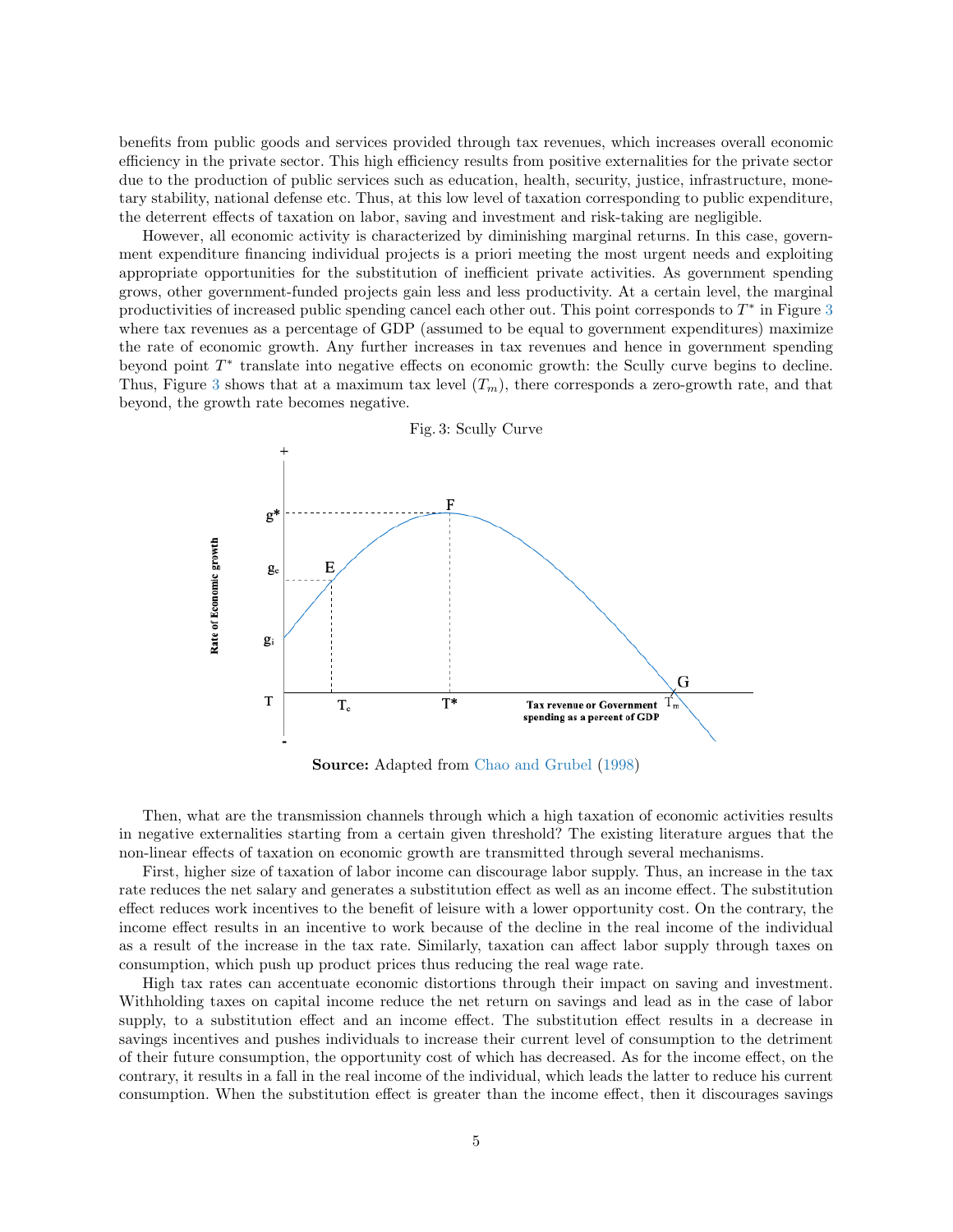and taxation discriminates against future consumption expenditure. This phenomenon generates a loss of collective well-being by creating a sub-optimal level of inter-temporal transfer of resources.

Taxation could also have a disincentive effect on business investment decisions. In fact, the levies increase the cost of capital and exert through this channel, a disincentive effect on private investment expenditure. This results in aa shortage of the capital stock and therefore decreases the productivity of the labor factor. Differentiated taxation of the factors of production, especially the capital factor, is also a source of economic distortion. In most cases, there are significant differences between the marginal effective tax rates on capital income, depending on the type of investment, the source of financing and the domicile of the company. As post-tax real rates of return on investments in substitutable assets tend to converge, the result is a misallocation of resources induced by tax policy and low productivity of the capital stock than in the case where all capital income are subject to a uniform rate.

Another mechanism through which taxation affects the productive efficiency of an economy is the taxation of realized capital gains. In an economy where capital gains are taxed only at the time of their realization, the owners of securities are encouraged to postpone the realization of their gains over time: this is the "locked-in" effect. These behaviors lead to a loss of economic efficiency because they cause relative price volatility, inefficient equity management, and a delay in project maturity affecting the discounted value of tax payments.

#### 2.2 Empirical review

Although several recent empirical studies have examined the relationship between the level of taxation and economic growth, there is a lack of such studies in developing countries [\(Keho,](#page-21-6) [2010\)](#page-21-6). While there is unanimity in the literature on the non-linearity between taxation and long-term economic growth, the main empirical results obtained are the subject of several controversies, because of the specificity of the tax structures of the countries, the variables selected, methodological approaches, as well as some results varying over time within the same country. The empirical results of [Barro](#page-20-1) [\(1990\)](#page-20-1) based on a sample of poor and rich countries have shown that a high level of taxation has negative impacts on growth [\(Eaton,](#page-20-4) [1981,](#page-20-4) [Skinner,](#page-21-7) [1987\)](#page-21-7). [Engen and Skinner](#page-20-5) [\(1992\)](#page-20-5) have shown that a 2.5 percentage point increase in the tax burden would probably reduce long-term growth rates by 0.18 points based on data from a sample of 107 over the period 1970 − 1985. [Plosser et al.](#page-21-8) [\(1992\)](#page-21-8) and [Myles](#page-21-9) [\(2000\)](#page-21-9) confirm these results, highlighting a negative effect of taxation on per capita growth rate in 22 OECD countries during the period 1960 −1980. For [Leibfritz et al.](#page-21-10) [\(1997\)](#page-21-10), a 10-point increase in the tax rate would reduce the growth rate by 0.5 percentage point in OECD economies.

[Scully](#page-21-5) conducts a series of studies to determine the optimal tax level. He finds that a tax rate about 20% of GDP corresponds to a maximum growth rate. [Scully](#page-21-5) [\(1991\)](#page-21-5) uses a quadratic model with a sample of 103 countries over the period 1957−1987, and observes that a tax rate of 19.3% would maximize growth. In 1995, using data from 1949−1989 data, it shows that a tax rate between 21.5% and 22.9% of the Gross National Product would maximize economic growth in the United States. [Scully](#page-21-11) [\(1998\)](#page-21-11) makes the same estimates over the period 1950−1995 and obtains an optimal tax rate of 21%. [Scully](#page-21-0) [\(1996\)](#page-21-0) highlights the existence of threshold effects in New Zealand over the period 1927 − 1994. The results place the optimal tax rate at around 21% of GDP, with an annual growth rate of 4.8%.

[Kennedy](#page-21-12) [\(2000\)](#page-21-12) makes three criticisms of [Scully'](#page-21-0)s paper on the effect of taxation on economic growth [\(Scully,](#page-21-0) [1996\)](#page-21-0). These criticisms where about the specification of the model, the test of homogeneity degree and spurious estimate of the optimal tax rate. Answering [Kennedy'](#page-21-12)s criticisms, [Scully](#page-21-13) found that the result is not affected by incorporating factor inputs into the model, that the function is homogeneous of degree one, and that the growth maximizing tax rate is about 20 percent of GDP, as in the original paper [\(Scully,](#page-21-13) [2000\)](#page-21-13). [Scully](#page-21-14) [\(2003\)](#page-21-14) used two different models - [Barro](#page-20-1) [\(1990\)](#page-20-1) and [Scully](#page-21-0) [\(1996\)](#page-21-0) - over the period from 1960 to 1990, and concluded that the tax rate that maximizes economic growth in the United States is 25.1 and 19.3% respectively. [Scully](#page-21-15) [\(2006\)](#page-21-15) re-examined the US data (1929−2004), but for this paper using its own methodology developed in 1996 and concludes that the optimal tax rate is 23% of GDP.

Several other studies have used the [Scully](#page-21-0) method to estimate the optimal size of taxation. These studies have resulted in very heterogeneous results. [Chao and Grubel](#page-20-3) [\(1998\)](#page-20-3) present some historic data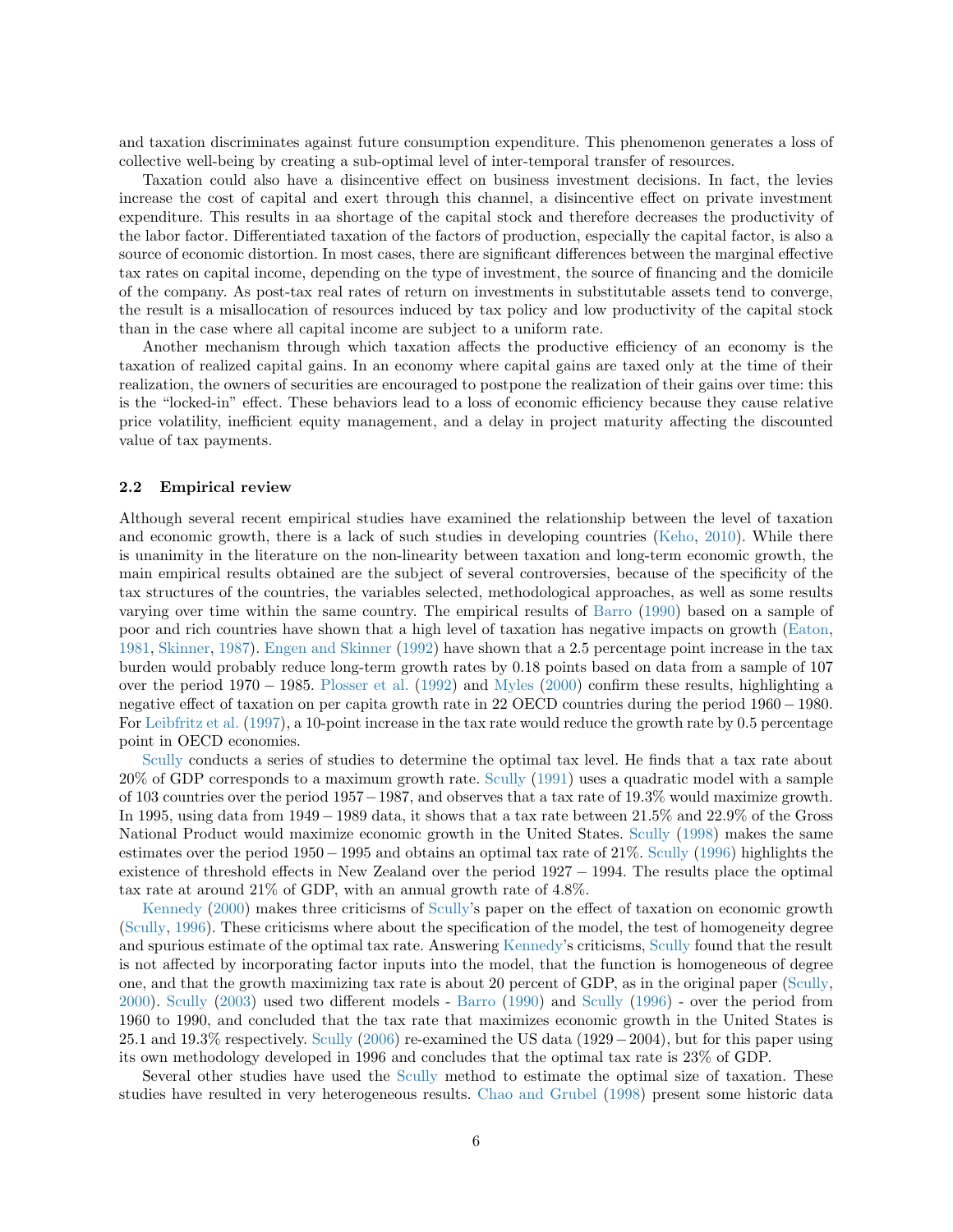about taxation by Canadian government between 1929 and 1996, and the optimal tax rate that maximizes economic growth determined using the [Scully](#page-21-0) method is 34% of national income. [Abdullaev, Konya, et](#page-20-6) [al.](#page-20-6) [\(2014\)](#page-20-6) have applied the [Scully](#page-21-0) method to Uzbekistan data for the period 1996 − 2011 and found that the tax rate is 22% of GDP in 2001 and is 31.25% of GDP after 2001. With a modified [Scully](#page-21-0) [\(1996\)](#page-21-0) model, [Davidsson](#page-20-7) [\(2012\)](#page-20-7) concludes with a low tax rate of 11.1% of GDP in 12 randomly selected countries for the period 1982 to 2012. The results obtained by [Saibu et al.](#page-21-16) [\(2015\)](#page-21-16), showed optimal rates of 15% in South Africa over the period 1964 − 2012 and 30% in Nigeria over the period 1970 − 2012. In South Asian countries, [Husnain et al.](#page-20-8) [\(2015\)](#page-20-8) removing the government's balanced budget assumption, introduce the term deficit into the [Scully](#page-21-0) model. They find that a tax rate of 13.78% would maximize economic growth over the period 1975 − 2012. Similarly, [Motloja et al.](#page-21-17) [\(2016\)](#page-21-17), applied the [Scully](#page-21-0) optimization model to quarterly data collected before (i.e  $1994$ :  $Q1-2009$ :  $Q2$ ) and after (i.e  $2009$ :  $Q2-2016$ :  $Q2$ ) the 2009 crisis and set an optimal tax rate for South Africa of 22% of GDP in the post-recession period. [Amgain](#page-20-9) [\(2017\)](#page-20-9) applied the [Scully](#page-21-0) [\(1996\)](#page-21-0) and quadratic models to data from 32 Asian countries over the period 1991 − 2012, and found that the growth maximizing tax-rate is about 18% of GDP.

[Scully](#page-21-11) [\(1998\)](#page-21-11) also determines the optimal tax rate for several developed countries based on the same econometric model used to determine the optimal tax rate in the United States [\(Scully,](#page-21-0) [1996\)](#page-21-0). The selected sample of countries includes the United States (1929 − 1989), Denmark (1927 − 1988), United Kingdom (1927−1988), Italy (1927−1988), Sweden (1927−1988), Finland (1927−1988) and New Zealand (1927− 1994). Estimates suggest an optimal average tax rate of 20% and range from 16.6% for Sweden to 25.2% for the United Kingdom. However, the levels of taxation observed are higher and range from 34.1% in the United Kingdom to 51.6% in Denmark. These results show that taxation policy in developed countries is characterized by tax rates above optimal rates, which translates into lower growth rates in these countries. [Aydin, Esen, et al.](#page-20-10) [\(2019\)](#page-20-10) explore the impact of taxation on economic growth in transition economies, using a dynamic panel threshold model of 11 Central and South-eastern European and Baltic countries during the transition process between 1995 and 2014. The results suggest that the optimal size of taxes which maximizes growth rate is approximately 18 percent of GDP for full transition economies, 18.5 percent for developing economies, and 23 percent for developed economies. [Branson and Lovell](#page-20-11) [\(2001\)](#page-20-11) estimated the optimal tax burden for New Zealand over the period 1946 − 1995 from a linear programming model. They concluded that beyond 22.5% of GDP, taxation would become a source of economic distortion.

The empirical review reveals that studies on the tax-growth relationship within the WAEMU region are scarce. However, some of them cover a number of countries. [Keho](#page-21-6) [\(2010\)](#page-21-6) using annual data covering the period from 1960 to 2006, finds that the optimal tax rate was between 22.1% and 22.3% of GDP in Cote d'Ivoire. Similarly, by examining the optimal level of taxation in Togo over the period from 1960 to 2016, [Amedanou](#page-20-12) [\(2019\)](#page-20-12) found an optimal tax rate of 22.6% of GDP. In Burkina Faso, with annual data covering the period  $1960 - 2012$ , the optimal tax rate is found to be  $29.1\%$  of GDP [\(CAPES,](#page-20-13) [2014\)](#page-20-13). A brief review of empirical literature has been summarized in Table [8](#page-23-0) (see Appendix A). Thus, our paper attempts to contribute to the empirical literature by estimating the optimal size of taxation which maximizes growth in WAEMU counties over the period 1980 − 2017.

# 3 Methodology, data and sources

#### 3.1 Methodology approach

The purpose of this paper is to estimate the optimal level of taxes which maximizes growth rate for WAEMU member states. The tax rate refers to the share of tax revenue in GDP and economic growth measured by the growth rate of real GDP per capita. By doing so, this study focuses on two models. We first estimate the Scully optimization model [Scully](#page-21-0) [\(1996\)](#page-21-0) and the quadratic model.

#### Scully Optimization Model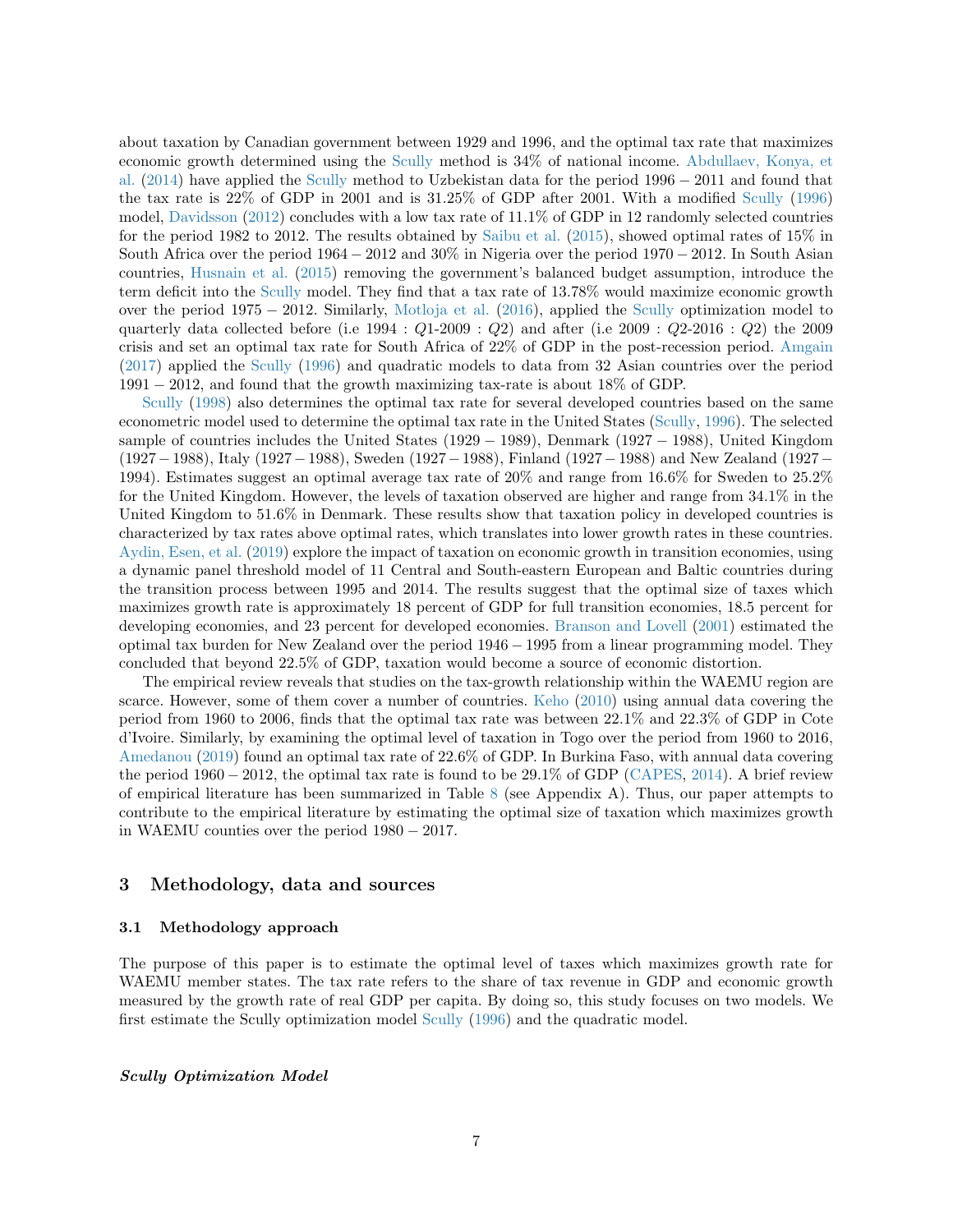[Scully](#page-21-0) [\(1996\)](#page-21-0) has developed an econometric model to determine the tax rate that maximizes economic growth. This model is preferred over empirical specifications based on the assumption of a quadratic trend between the level of taxation and economic growth. Otherwise, the results of these empirical models are consistent only when the data contain a concave parabolic trend described by the [Laffer](#page-21-3) [\(1981\)](#page-21-3) curve.

[Scully](#page-21-0) considers that there are two sectors of activity within an economy: the public and private sectors. In this model, one-year tax revenues are used to finance public expenditure  $G_t = \tau(Y_t)$ , where  $(\tau)$  is the tax burden rate and  $Y_t$  is the national income or GDP. The share of untaxed national income  $(1-\tau)Y_t$ , is used to finance the production of goods and services in the private sector. The level of domestic production is determined by the combination of products provided by the public and private sectors. Thus, to determine the optimal tax level, we specify a Cobb-Douglas production function as follows:

$$
Y_{i,t} = \delta(G_{i,t})^{\alpha} [(1-\tau)Y_{i,t-1}]^{\gamma}
$$
\n(1)

In this equation, Y is national output or GDP, G government spending to finance the production of public goods, the tax rate  $(\tau)$  in year  $(t)$  of countries  $(i)$ . Then  $\delta$ ,  $\alpha$  and  $\gamma$  are the parameters.

To obtain the optimal tax rate that maximizes economic growth, we estimate the following equation [\(11\)](#page-22-0) by a Pooled Mean Group (PMG) regression and obtain the value of the coefficient  $\alpha$ . The different stages in obtaining this estimated equation [\(11\)](#page-22-0) and the assumptions used are presented in Box 1 in the appendix. The slope of the independent variable  $(\alpha)$  in log form can be directly interpreted as an elasticity and corresponds to the tax threshold maximizing economic growth. It is expressed as a percent of gross domestic product.

$$
\log\left[\frac{1+g}{1-\tau}\right] = \lambda_i + \theta_t + \log\delta + \alpha \log\left[\frac{\tau}{1-\tau}\right] + \epsilon_{i,t}
$$

This model is estimated without control variables (see [Scully,](#page-21-0) [1996,](#page-21-0) [2000\)](#page-21-13). But many economists criticize the [Scully](#page-21-0) model to be inappropriate for determining the exact tax rate that would maximize economic growth (e.g. [Sieper,](#page-21-18) [1996;](#page-21-18) [Chapple,](#page-20-14) [1997;](#page-20-14) [Easton,](#page-20-15) [1999;](#page-20-15) [Kennedy,](#page-21-12) [2000](#page-21-12) and [Hill,](#page-20-16) [2008\)](#page-20-16). [Kennedy](#page-21-12) [\(2000\)](#page-21-12) argues that taxation is not the only determinant of the growth rate, and since other factors influence growth, he considers that Scully's model gives a spurious and biased estimate of growth-maximizing tax rate because the contribution of capital goods to output are omitted in the production function. [Scully](#page-21-13) [\(2000\)](#page-21-13) responds to these criticisms by noting that the contribution of previously-accumulated capital and the technological changes in the aggregate production function are implicitly captured by the presence of the lag production term  $Y_{i,t-1}$  in the current production function, and also demonstrates that incorporating factors inputs into the model does not change the analytical findings. Another issue in the model is the assumption of balanced budget. In fact, few countries have a balanced budget and in addition all countries in the sample have budget deficit over the entire period of the study. Nevertheless, the [Scully](#page-21-0) method provides some insight for determining the optimal level of taxation to maximize economic growth.

#### Quadratic Model

In empirical studies, the non-linear relationship between the tax burden and economic growth is examined through econometric specifications taking into account an asymptotic distribution of the tax rate consistent with the [Laffer](#page-21-3) [\(1981\)](#page-21-3) and [Scully](#page-21-0) [\(1996\)](#page-21-0). This method consists in estimating equations in quadratic forms and is based on the assumption of an inverted U-shaped curve, which would justify the positive effect that the level of the tax burden would have on economic growth before the threshold beyond which the effect becomes negative. Thus, we specify a following growth model as a quadratic polynomial of the tax rate, associating some control variables:

$$
g_{i,t} = \lambda_i + \theta_t + \delta y_{i,t-1} + \beta \tau_{i,t} + \psi \tau_{i,t}^2 + \phi' Z_{i,t} + \epsilon_{i,t}
$$
\n
$$
\tag{2}
$$

<span id="page-7-0"></span>where  $g_{i,t}$  is the growth rate,  $\tau_{i,t}$  is tax rate measured in terms of percent of GDP,  $y_{i,t-1}$  is initial GDP per capita measuring the conditional convergence of the model and implies that countries with the highest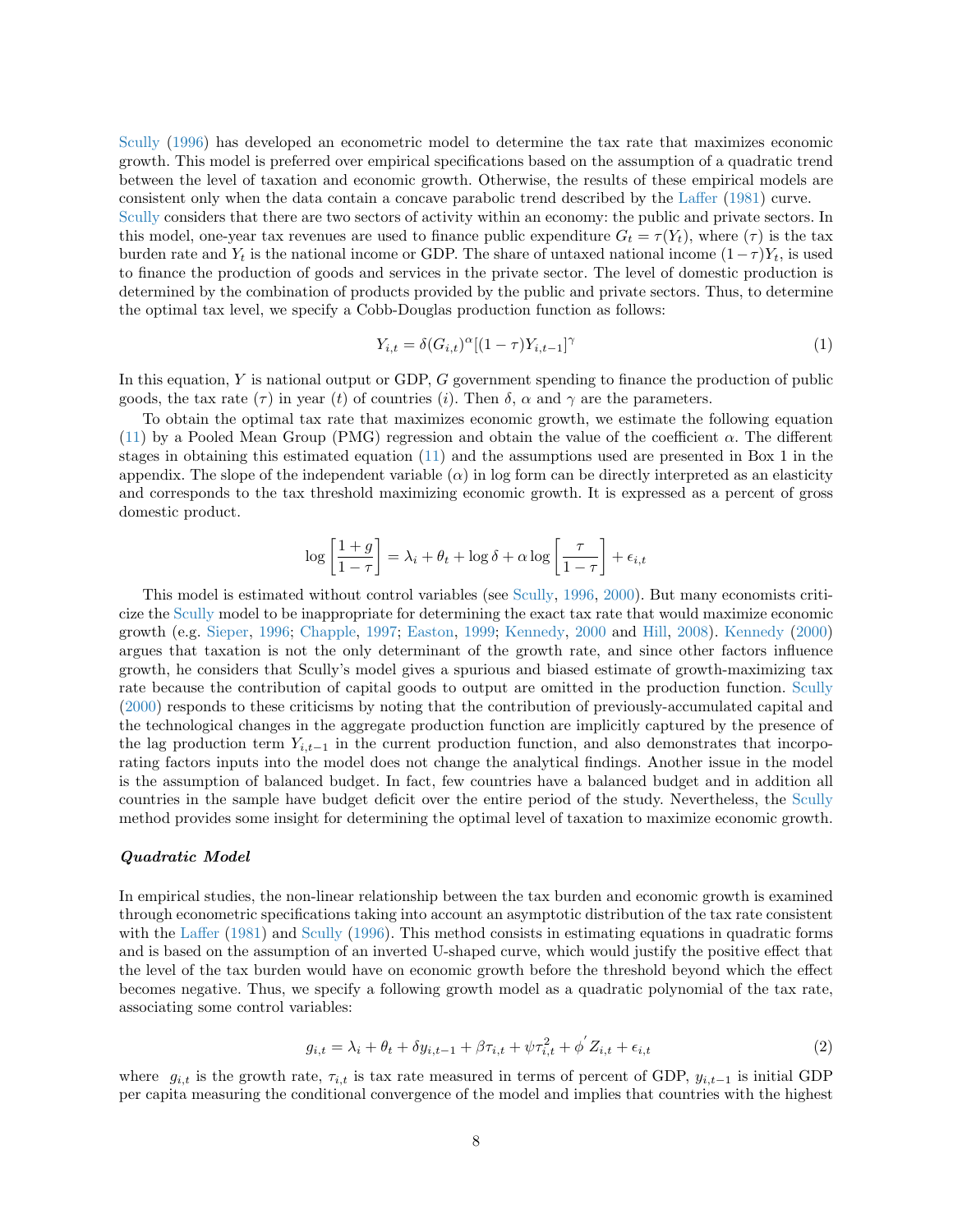GDP per capita<sup>[5](#page-0-0)</sup> face a low growth in comparison to those who have lower per capita GDP, and  $Z_{i,t}$ is the set of control variables i.e. the vector of other relevant variables identified in empirical studies as factors affecting the economic growth rate of the zone,  $i$  denotes the country,  $t$  denotes the temporal fixed effect common to all countries and allows controlling the trend effect of the economic growth rate and  $\epsilon_{i,t}$  is the idiosyncratic random error and is identically and independently distributed *(iid)* over i and t. Thus, we use as a control variable the growth rate of deficit<sup>[6](#page-0-0)</sup> that represents a tax variable with direct effects on investment decisions and growth, the growth rate in capital stock measured by the share of total investment in GDP, the degree of openness that represents the share of foreign trade in GDP i.e. the sum of exports and imports relative to GDP, the share of shadow economy, the population growth rate and finally the growth rate of the terms of trade.

<span id="page-8-0"></span>The optimal tax rate  $\tau_{opm}^*$  from [\(2\)](#page-7-0) that maximizes economic growth is obtained by differentiating  $g_{i,t}$ with respect to  $(\tau)$  and expressing the resultant equation in terms of  $\tau^*_{opm}$  yields:

$$
\tau_{opm}^* = -\frac{\beta}{2\psi} \tag{3}
$$

#### 3.2 Data and sources

In this paper, we used an unbalanced panel data for 8 WAEMU member States from the period 1980 to 2017. The details of the construction, definition and source of each variable is presented in Table [9](#page-25-0) (see Appendix A).

Since our study is based on high temporal panel data, unit root and cointegration tests were used. We thus use three panel unit root tests, namely the test of [Levin, Lin, and Chu](#page-21-19) [\(2002\)](#page-21-19), the test of [Im, Pesaran,](#page-20-17) [and Shin](#page-20-17) [\(2003\)](#page-20-17) and that of [Maddala and Wu](#page-21-20) [\(1999\)](#page-21-20) and [Choi](#page-20-18) [\(2001\)](#page-20-18)<sup>[7](#page-0-0)</sup>. [Levin et al.](#page-21-19) [\(2002\)](#page-21-19) assuming for the homogeneity of the conclusion as to the presence of a unit root, propose to test the hypothesis ( $H_0$ :  $\rho = 0$ ) of presence of unit root for all the individuals of the panel against  $(H_1: \rho<0)$  of absence of unit root. Thus, either we accept the hypothesis of a unit root for all the individuals in the panel, or the hypothesis of a unit root for all individuals is rejected (see [Levin et al.](#page-21-19) [\(2002\)](#page-21-19) for further details). [Im et al.](#page-20-17) [\(2003\)](#page-20-17), develop another test based on the model with individual effects and without a deterministic trend similar to model 2 in [Levin et al.](#page-21-19) [\(2002\)](#page-21-19), considering that it is unlikely that in the event of rejection of the unitary root hypothesis, we can accept the hypothesis of an autoregressive root common to all individuals. The peculiarity is that it allows under the alternative hypothesis, both a heterogeneity of the autoregressive root ( $\rho_i \neq \rho_j$ ) and a heterogeneity as to the unit root in the panel [\(Hurlin & Mignon,](#page-20-19) [2005\)](#page-20-19). [Maddala and](#page-21-20) [Wu](#page-21-20) [\(1999\)](#page-21-20) postulate for a heterogeneity of the autoregressive root and propose a non-parametric test of [Fisher](#page-20-20) [\(1932\)](#page-20-20). This test is based on the levels of significance i.e. probability values of N individual tests of independent unit root. Let  $p_i = F_{T_i}(q_i)$  be the p-value associated with a test statistic  $(q_i)$  of the null hypothesis of unit root for a given individual  $(i)$  where  $(F)$  represents the distribution function associated with the individual statistic  $(q_i)$  for a sample of size  $(T_i)$ . The  $(q_i)$  test statistic can be chosen as the t-statistic of an ADF test or the statistic of any other test of the null unit root hypothesis (e.g. [Phillips &](#page-21-21) [Perron,](#page-21-21) [1988\)](#page-21-21).

Table [1](#page-9-0) below presents the results of null hypothesis unit root tests for each of our variables. The [Levin](#page-21-19) [et al.](#page-21-19) [\(2002\)](#page-21-19) test were not administered for tax burden, square of tax burden, deficit growth, and shadow economy because they have missing values, whereas the [Levin et al.](#page-21-19) test requires strongly balanced data. All tests reveal that the variables GDP per capita growth, population growth, investment, terms of trade growth, deficit growth, share of agriculture and openness are stationary while tax burden, square of tax burden, Initial GDP per capita and shadow economy are non-stationary. Thus, we considered it appropriate to administer panel cointegration tests to examine the existence of a potential long-term relationship.

<sup>5</sup> Initial GDP per capita is the one year lag of GDP per capita

<sup>6</sup>The growth rate of deficit is calculated as revenue minus total expenditure, expressed as a percent of GDP.

<sup>7</sup>[Maddala and Wu](#page-21-20) [\(1999\)](#page-21-20) and [Choi](#page-20-18) [\(2001\)](#page-20-18) use statistics from the Augmented Dickey Fuller (ADF) and Phillip Perron (PP) tests.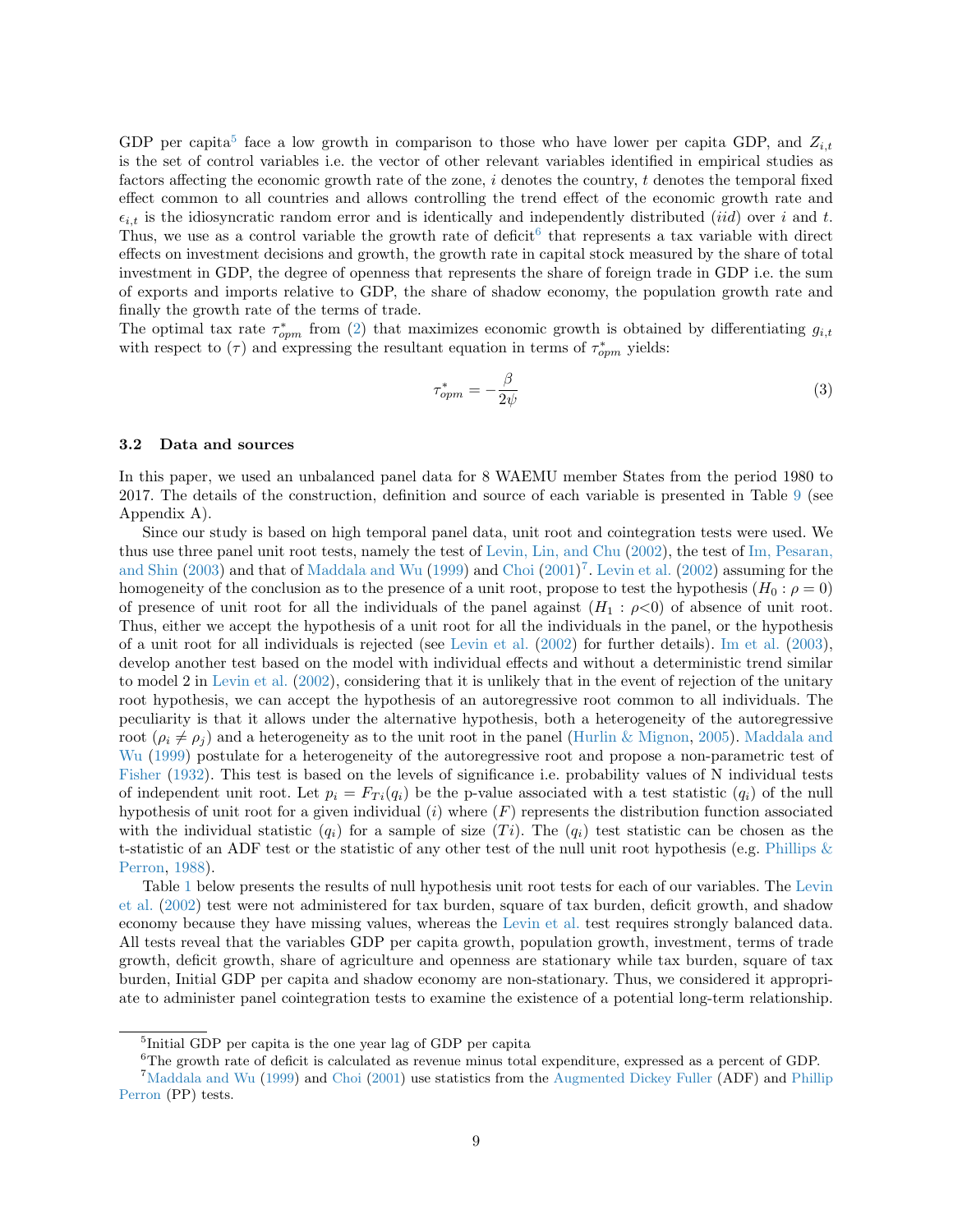<span id="page-9-0"></span>

| Variables              | <b>Tests</b>                | <b>Statistics</b>        | P-values                 | Stationary or               |
|------------------------|-----------------------------|--------------------------|--------------------------|-----------------------------|
|                        |                             | $-6.81$                  | 0.00                     | Not Stationary<br><b>ST</b> |
|                        | Levin, Lin and Chu          | $-9.27$                  |                          | <b>ST</b>                   |
| GDP per capita growth  | Im, Pesaran and Shin W-stat |                          | 0.00<br>0.00             | <b>ST</b>                   |
|                        | ADF- Fisher Chi-square      | 146.73                   |                          |                             |
|                        | Levin, Lin and Chu          | $\blacksquare$           | $\overline{\phantom{0}}$ | $\blacksquare$              |
| Tax burden             | Im, Pesaran and Shin W-stat | 0.85                     | 0.80                     | <b>NST</b>                  |
|                        | ADF- Fisher Chi-square      | 13.54                    | 0.63                     | <b>NST</b>                  |
|                        | Levin, Lin and Chu          |                          | $\overline{\phantom{a}}$ |                             |
| Square of tax burden   | Im, Pesaran and Shin W-stat | 0.82                     | 0.79                     | <b>NST</b>                  |
|                        | ADF- Fisher Chi-square      | 18.13                    | 0.31                     | <b>NST</b>                  |
|                        | Levin, Lin and Chu          | 1.96                     | 0.98                     | <b>NST</b>                  |
| Initial GDP per capita | Im, Pesaran and Shin W-stat | 1.92                     | 0.97                     | <b>NST</b>                  |
|                        | ADF- Fisher Chi-square      | 23.45                    | 0.10                     | <b>NST</b>                  |
|                        | Levin, Lin and Chu          | $-5.21$                  | 0.00                     | ST                          |
| Population growth      | Im, Pesaran and Shin W-stat | $-6.45$                  | 0.00                     | <b>ST</b>                   |
|                        | ADF- Fisher Chi-square      | 105.93                   | 0.00                     | <b>ST</b>                   |
|                        | Levin, Lin and Chu          | $-1.47$                  | 0.07                     | $\overline{\text{ST}}$      |
| Investment             | Im, Pesaran and Shin W-stat | $-2.13$                  | 0.01                     | <b>ST</b>                   |
|                        | ADF- Fisher Chi-square      | 41.14                    | 0.00                     | <b>ST</b>                   |
|                        | Levin, Lin and Chu          | $-8.72$                  | 0.00                     | $\overline{\text{ST}}$      |
| Terms of trade growth  | Im, Pesaran and Shin W-stat | $-10.16$                 | 0.00                     | <b>ST</b>                   |
|                        | ADF- Fisher Chi-square      | 156,69                   | 0.00                     | <b>ST</b>                   |
|                        | Levin, Lin and Chu          | $\overline{\phantom{a}}$ |                          | $\blacksquare$              |
| Deficit growth         | Im, Pesaran and Shin W-stat | $-3.78$                  | 0.00                     | <b>ST</b>                   |
|                        | ADF- Fisher Chi-square      | 51.36                    | 0.00                     | <b>ST</b>                   |
|                        | Levin, Lin and Chu          | $-2.49$                  | 0.00                     | $\overline{\text{ST}}$      |
| Share of agriculture   | Im, Pesaran and Shin W-stat | $-2.63$                  | 0.00                     | <b>ST</b>                   |
|                        | ADF- Fisher Chi-square      | 36.94                    | 0.00                     | <b>ST</b>                   |
|                        | Levin, Lin and Chu          | $-1.91$                  | 0.02                     | ST                          |
| Openness               | Im, Pesaran and Shin W-stat | $-2.57$                  | 0.00                     | <b>ST</b>                   |
|                        | ADF- Fisher Chi-square      | 36.35                    | 0.00                     | ST                          |
|                        | Levin, Lin and Chu          |                          |                          |                             |
| Shadow economy         | Im, Pesaran and Shin W-stat | 0.63                     | 0.73                     | <b>NST</b>                  |
|                        | ADF- Fisher Chi-square      | 18.41                    | 0.30                     | <b>NST</b>                  |
|                        | $\overline{1}$              |                          |                          |                             |

Table 1: Results of Unit roots tests

Source:Authors' estimation

[Westerlund and Edgerton](#page-21-22) [\(2007\)](#page-21-22) proposed a panel cointegration test<sup>[8](#page-0-0)</sup> with several structural breaks, using an error-correction model to examine whether or not there is error correction for the global panel or groups of individuals. The error correction tests assume the following data-generation process in which  $t = 1, \ldots, T$  is the time-series,  $i = 1, \ldots, N$  index the cross-sectional units, the values of  $p_i$  and  $q_i$  represent respectively, the number of lags and leads, while  $d_t$  contains the deterministic components that we assume to be equal to  $(1, t)'$  and consequently  $\Delta Y_{i,t}$  is generated with a constant and a trend in the co-integration relationship.

$$
\Delta y_{i,t} = \alpha_i' d_t + \delta_i (y_{i,t-1} - \theta_i' x_{i,t-1}) + \sum_{k=1}^{p_1} \delta_{i,k} \Delta y_{i,t-k} + \sum_{k=-q_i}^{p_1} \lambda_{i,k} \Delta x_{i,t-k} + \epsilon_{i,t}
$$
(4)

<span id="page-9-2"></span><span id="page-9-1"></span>However, in order to estimate the error correction parameter  $\delta_i$  by using least squares method, we can write the previous [\(4\)](#page-9-1) as:

$$
\Delta y_{i,t} = \alpha_i' d_t + \delta_i y_{i,t-1} - \beta_i' x_{i,t-1} + \sum_{k=1}^{p_1} \delta_{i,k} \Delta y_{i,t-k} + \sum_{k=-q_i}^{p_1} \lambda_{i,k} \Delta x_{i,t-k} + \epsilon_{i,t}
$$
(5)

<sup>8</sup>This is a more general criterion of cointegration from the [Pedroni](#page-21-23) [\(1999\)](#page-21-23) test which offers the possibility of taking into account the multiple structural breaks in both the level and the trend of a cointegrated panel regression with different methods of constructing statistics to test the null hypothesis of no co-integration.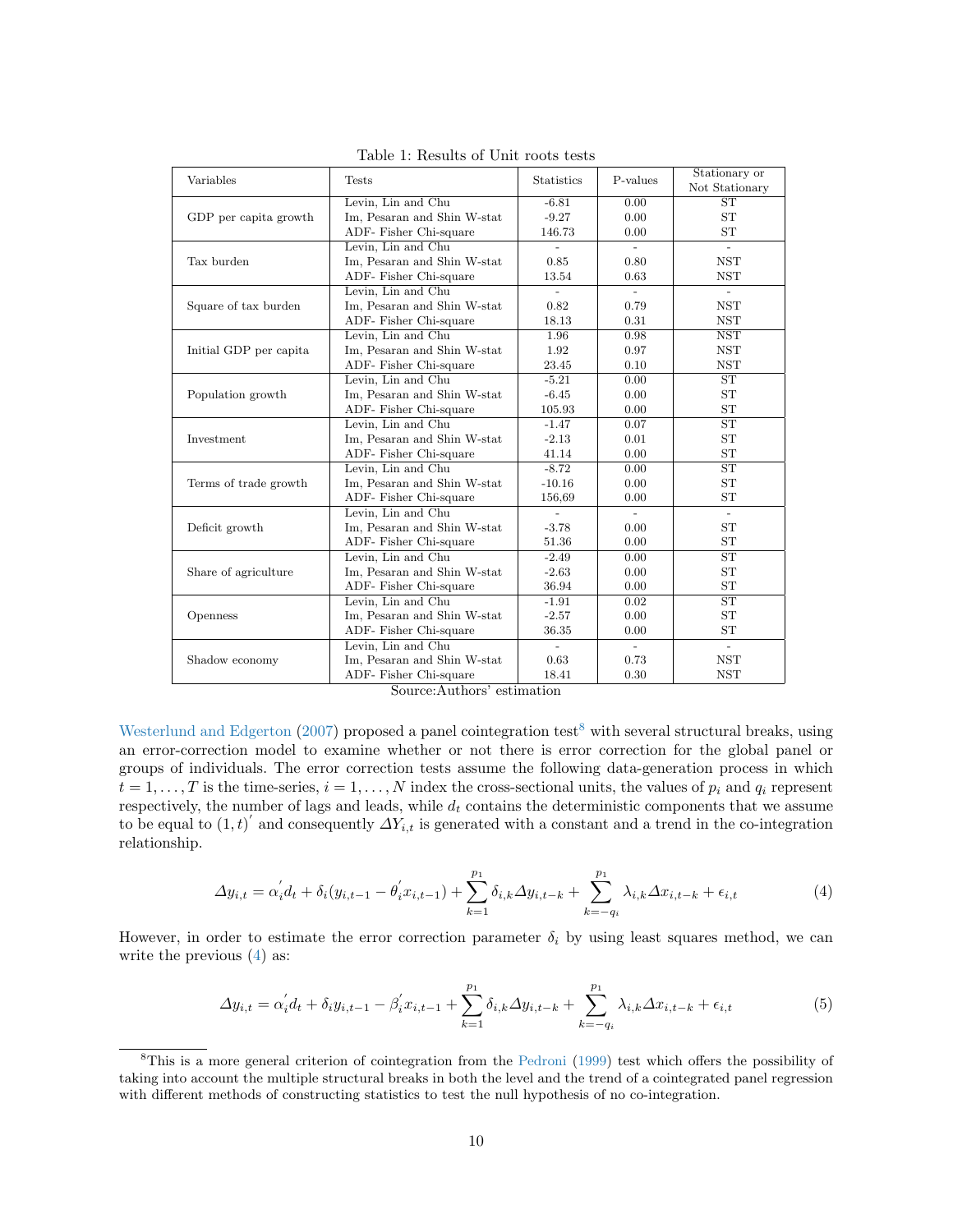where  $\beta'_i = -\delta_i \theta'_i$ , and the parameter  $\delta_i$  determines the speed at which the system corrects back to the equilibrium relationship  $y_{i,t-1} - \theta'_i x_{i,t-1}$  after a sudden shock. Both middle terms include lags operators and directions of  $\Delta_x$  to ensure the exogeneity of  $x_i$ . The four panel cointegration tests of [Pedroni](#page-21-23) [\(1999\)](#page-21-23) are all based on the least squares estimates of  $\delta_i$  in equation [\(5\)](#page-9-2) and its t-ratio. For appropriate values of  $p_i$ , estimates are made separately  $\forall i$ . If  $\delta_i = 0$ , then there is no error correction which implies that  $y_{(i,t)}$ and  $x_{(i,t)}$  are not cointegrated. If  $\delta_i$  <0, then there is error correction which implies that  $y_{(i,t)}$  and  $x_{(i,t)}$  are cointegrated. We run a total of four tests, all based on group average and pooled panel: in case of no reject, the bootstrap procedure is used to obtain the robust critical values. The results from the cointegration tests are recorded in the following Table [2.](#page-10-0)

<span id="page-10-0"></span>

| Dependant variable: GDP per capita growth |                 |                   |             |                                      |  |
|-------------------------------------------|-----------------|-------------------|-------------|--------------------------------------|--|
| Variables                                 | <b>Tests</b>    | <b>Statistics</b> | $P-values9$ | Cointegration or<br>No cointegration |  |
|                                           | Gt              | $-4.45$           | $\,0.05\,$  | Cointegrated                         |  |
| Tax burden                                | Ga              | $-36.56$          | 0.07        | Cointegrated                         |  |
|                                           | Pt              | $-9.98$           | 0.03        | Cointegrated                         |  |
|                                           | Pa              | $-26.09$          | 0.19        | No Cointegrated                      |  |
|                                           | $\overline{Gt}$ | $-4.76$           | 0.01        | Cointegrated                         |  |
|                                           | Ga              | $-31.97$          | 0.14        | No Cointegrated                      |  |
| Square of tax burden                      | Pt              | $-10.21$          | 0.06        | Cointegrated                         |  |
|                                           | Pa              | $-28.56$          | 0.11        | No Cointegrated                      |  |
|                                           | $\overline{Gt}$ | $-5.18$           | 0.04        | Cointegrated                         |  |
|                                           | Ga              | $-36.99$          | 0.77        | No Cointegrated                      |  |
| Population growth                         | Pt              | $-11.81$          | 0.71        | No Cointegrated                      |  |
|                                           | Pa              | $-40.56$          | 0.74        | No Cointegrated                      |  |
|                                           | $\overline{Gt}$ | $-5.37$           | 0.00        | Cointegrated                         |  |
|                                           | Ga              | $-48.31$          | 0.00        | Cointegrated                         |  |
| Investment                                | Pt              | $-12.84$          | 0.01        | Cointegrated                         |  |
|                                           | Pa              | $-41.36$          | 0.00        | Cointegrated                         |  |
|                                           | $\overline{Gt}$ | $-5.53$           | 0.03        | Cointegrated                         |  |
|                                           | Ga              | $-43.81$          | 0.00        | Cointegrated                         |  |
| Terms of trade growth                     | Pt              | $-12.12$          | $\rm 0.05$  | Cointegrated                         |  |
|                                           | Pa              | $-39.88$          | 0.02        | Cointegrated                         |  |
|                                           | $\overline{Gt}$ | $-5.54$           | 0.01        | Cointegrated                         |  |
|                                           | Ga              | $-24.05$          | 0.08        | Cointegrated                         |  |
| Initial GDP per capita                    | Pt              | $-12.67$          | 0.45        | No Cointegrated                      |  |
|                                           | $\rm Pa$        | $-26.59$          | 0.26        | No Cointegrated                      |  |
|                                           | Gt              | $-4.55$           | 0.07        | Cointegrated                         |  |
|                                           | Ga              | $-37.18$          | 0.03        | Cointegrated                         |  |
| Deficit growth                            | Pt              | $-11.48$          | 0.02        | Cointegrated                         |  |
|                                           | Pa              | $-38.38$          | 0.00        | Cointegrated                         |  |
|                                           | $\overline{Gt}$ | $-4.49$           | 0.03        | Cointegrated                         |  |
|                                           | Ga              | $-47.17$          | 0.00        | Cointegrated                         |  |
| Share of agriculture                      | Pt              | $-11.11$          | $\rm 0.03$  | Cointegrated                         |  |
|                                           | Pa              | $-39.26$          | 0.00        | Cointegrated                         |  |
|                                           | $\overline{Gt}$ | $-4.71$           | 0.01        | Cointegrated                         |  |
| Openness                                  | Ga              | $-41.14$          | 0.02        | Cointegrated                         |  |
|                                           | Pt              | $-11.31$          | 0.01        | Cointegrated                         |  |
|                                           | Pa              | $-37.88$          | 0.00        | Cointegrated                         |  |
|                                           | $\overline{Gt}$ | $-4.41$           | 0.12        | No Cointegrated                      |  |
|                                           | Ga              | $-42.06$          | 0.58        | No Cointegrated                      |  |
| Shadow economy                            |                 |                   |             |                                      |  |
|                                           | Pt              | $-13.47$          | 0.41        | No Cointegrated                      |  |

Table 2: Results of Westerlund's cointegration tests

Source:Authors' estimation

 ${}^9G_t$ ,  $G_a$  and  $P_t$ ,  $P_a$  are respectively the group-mean and the panel statistics. The null hypothesis of no cointegration for all countries in the panel is considered in the Westerlund's panel cointegration tests. Large negative values of the test statistics imply that the null hypothesis can be rejected. The p-values are for one-sided test based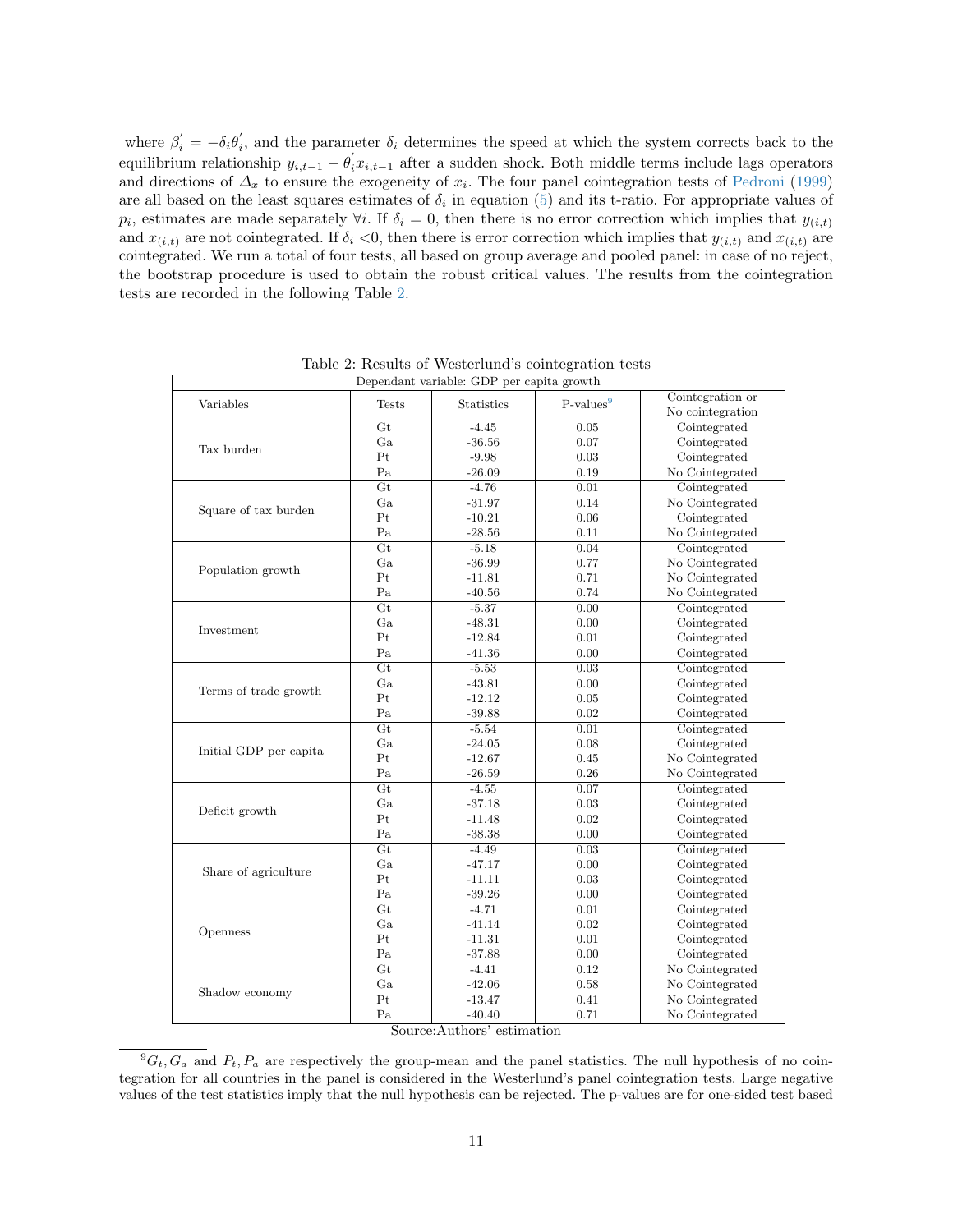Typically, in panel cointegration tests, the presence of cross-sectional dependence makes inference based on the asymptotic normal distribution inadequate. To account for cross-sectional dependence, inference must be based on the robust p-values that generated by using the bootstrap approach of [Westerlund and](#page-21-22) [Edgerton](#page-21-22) [\(2007\)](#page-21-22). The results from the robust p-values of the cointegration tests in our study suggest the existence of a cointegration relationship between GDP per capita growth and the determinants of the economy in the WAEMU region. As a result, two nonstationary data techniques were used: the Pooled Mean Group (PMG) estimator which relies on a combination of pooling and averaging of coefficients [\(Pesaran,](#page-21-24) [Shin, & Smith,](#page-21-24) [1997\)](#page-21-24) and the Mean Group (MG) estimator which relies on estimating N time-series regressions and averaging the coefficients (Pesaran  $\&$  Smith, [1995\)](#page-21-25). Then Hauman's test was conducted to choose the best technique. Indeed, the PMG estimation procedure estimates the model assuming that the long-term effects are forced to be equal in all individuals or special groups. On the other hand, the short-term coefficients are allowed to differ. For the MG technique, the model coefficients are calculated from the weighted average of the fully heterogeneous non-containment model.

#### Descriptive analysis

Figure [4](#page-11-0) below illustrates the average size of tax revenues as a percentage of GDP over the period 1980- 2017. This graph shows that the average level of tax burden in 6 countries in the zone is less than 15 percent of GDP. These are countries such as Burkina Faso, Benin, Guinea Bissau, Mali, Niger and Senegal. The average tax revenue for the entire sample over the period is 12.6 percent of GDP, which remains low compared to the average in Africa at 19.1 percent of GDP and that of other regions in the world as in Latin America standing at 22.3 percent of GDP where tax structures are comparable to those in Africa. Only Cote d'Ivoire has average tax revenues above 17 percent of GDP.



<span id="page-11-0"></span>Fig. 4: Status of average tax burden in WAEMU countries (1980-2017)

By observing the linear relationship between tax level and growth, we find a quasi-positive correlation. Figure [5](#page-12-0) below shows the trends in average tax burden and per capita GDP growth rate. The average tax rate is represented by the upper line, and the lower line represents the average growth of GDP per capita. We find that the relationship between the two variables is subject to positive externalities. The underlying argument of this positive relationship is such that the size of taxation in the WAEMU countries remains low, and therefore cannot create distortions as in the case of countries with strong taxation.

on the asymptotic normal distribution, and the robust p-values are for one-sided test based on the bootstrapped distribution. We use 1000 bootstrap replications in our cointegration test.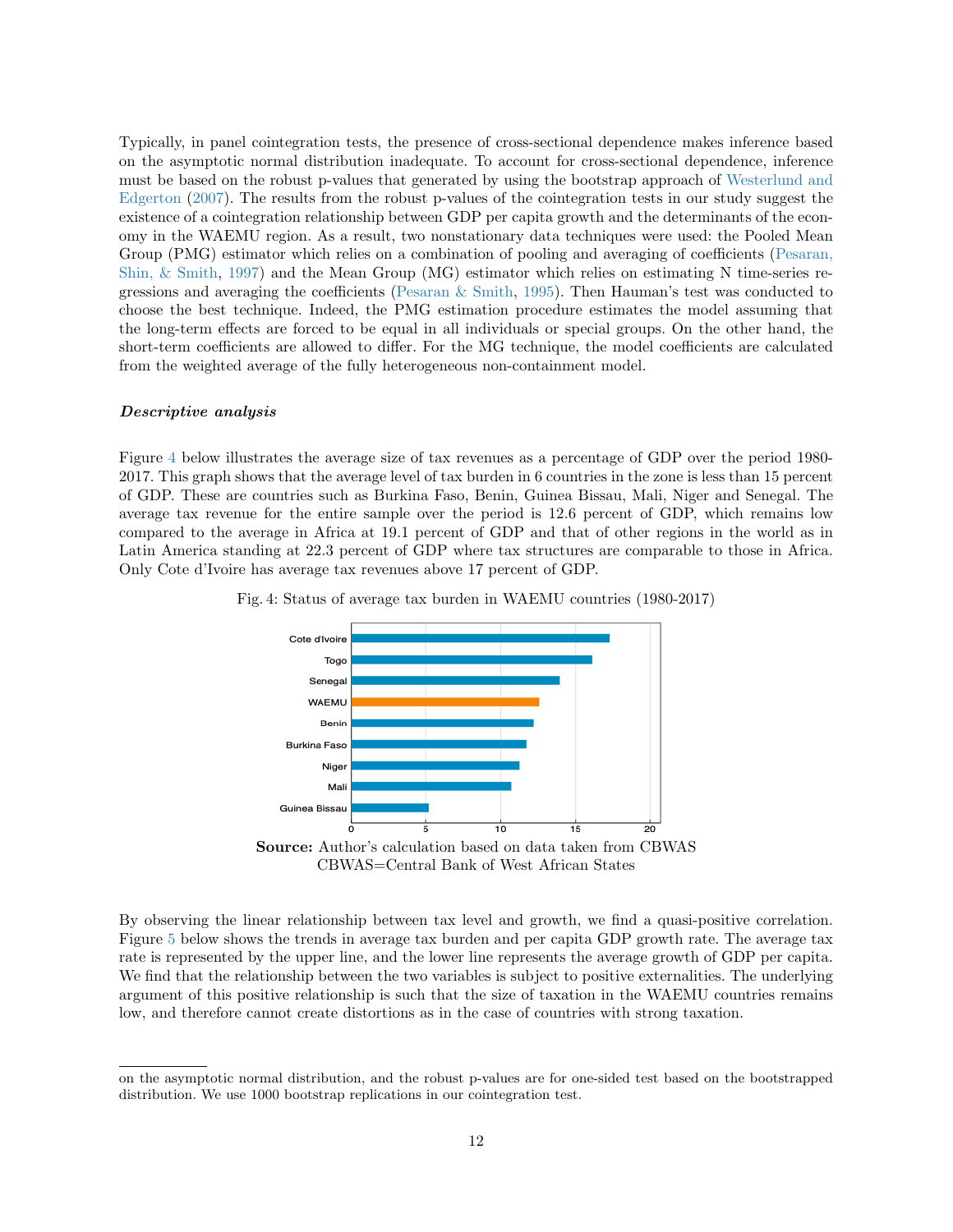

<span id="page-12-0"></span>Fig. 5: Linear relationship between tax burden and Growth in WAEMU

Source: Author's calculation based on data taken from WDI and CBWAS CBWAS=Central Bank of West African States

If we observe the Figure [6](#page-12-1) below, illustrating the non-linear effects of taxation on growth, we find an inverted U-shaped relationship. On this graph, the tax burden is in x-axis and per capita GDP growth is in y-axis. The curve shows up to a certain threshold, probably between 15-20 percent of GDP, taxation has a positive impact on growth and beyond this threshold, the impact becomes negative.

<span id="page-12-1"></span>Fig. 6: Quadratic line fit between tax rate and growth in WAEMU Member States



Source: Author's calculation based on data taken from WDI and CBWAS CBWAS=Central Bank of West African States

Table [3](#page-13-0) below shows both evolution of the annual average rate of tax burden and economic growth rate over the period 1997−2016, subdivided in five-year<sup>[10](#page-0-0)</sup> period, for the countries of the Economic Community

 $10$ Two arguments justify the use of the five-year average. The economic argument considers that the five years are reasonable enough to capture the influence of taxation on economic growth. But less than five years, tax-financed public investments in the form of large public infrastructure projects will not be implemented. In contrast, a period longer than five years may call into question the reliability of the statistical relationship between revenue shocks and expenditure and the public decision-making process. The statistical argument considers that measuring variables as five-year averages limits noise in high-frequency data from measurement errors. [Dollar and Kraay](#page-20-21) [\(2002\)](#page-20-21) advise using the five-year averages to avoid the unnecessary introduction of noise in the synchronization of distribution data and other variables considered.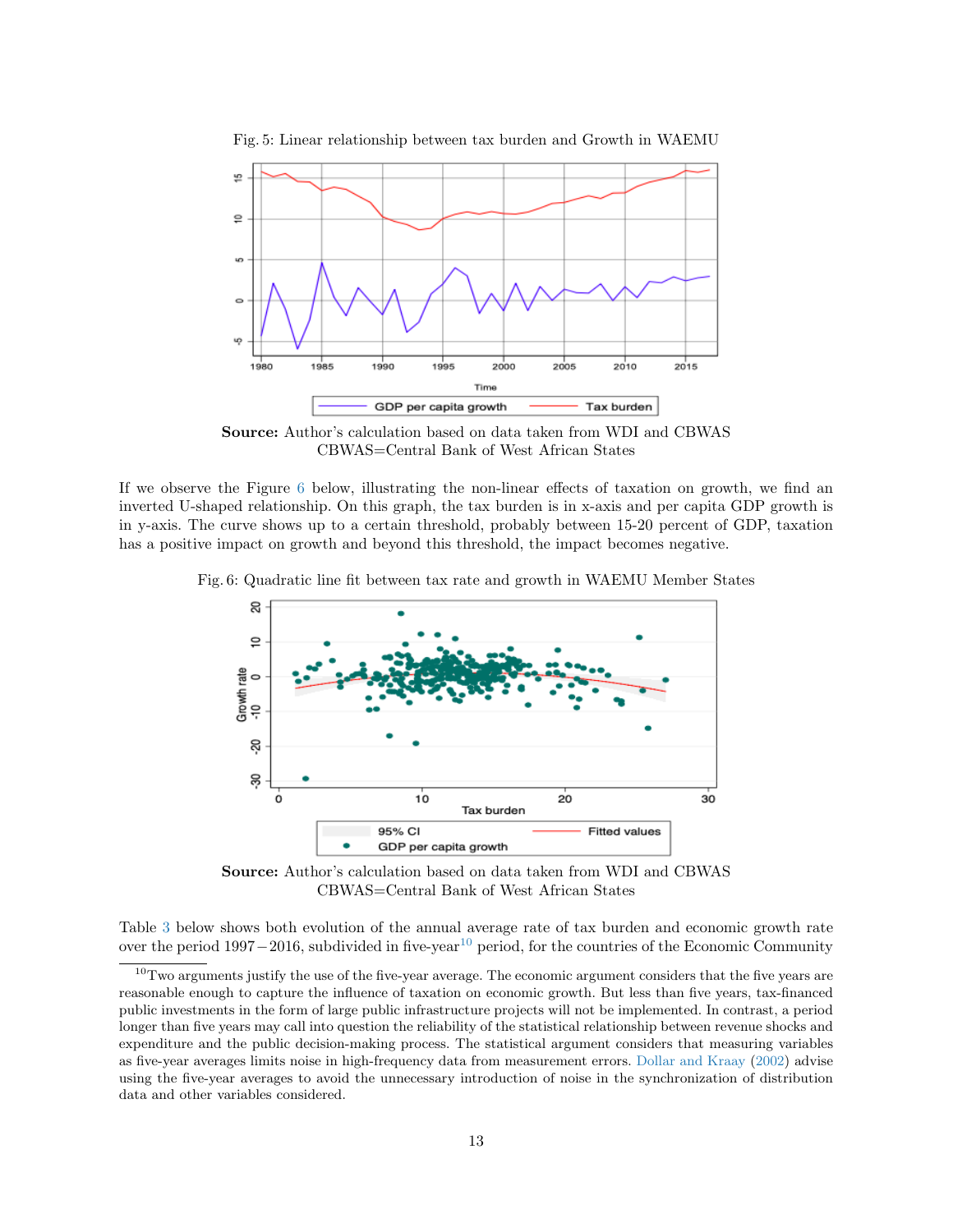Of West African States, ECOWAS. This table shows that countries in the WAEMU zone have a higher tax burden than other ECOWAS countries. However, the difference in average GDP growth per capita remains ambiguous. The table also provides information on the country homogeneity effect of the relationship between taxation and economic growth in west African countries.

<span id="page-13-0"></span>

| Five-year         | 1997-01 | 2002-06               | 2007-12                        | 2012-16         | 1997-01 | 2002-06 | 2007-12    | 2012-16 |
|-------------------|---------|-----------------------|--------------------------------|-----------------|---------|---------|------------|---------|
| average $(\%)$ of |         | GDP per capita growth |                                |                 |         |         | Tax burden |         |
|                   |         |                       |                                | WAEMU countries |         |         |            |         |
| Benin             | 2.15    | 0.58                  | 0.77                           | 2.01            | 12.8    | 14.3    | 15.4       | 14.3    |
| Burkina Faso      | 2.95    | 3.24                  | 2.44                           | 2.21            | 11.2    | 11.7    | 12.6       | 15.4    |
| Cote d'Ivoire     | $-0.90$ | $-1.56$               | $-1.18$                        | 6.33            | 15.0    | 14.1    | 15.6       | 16.2    |
| Guinea Bissau     | $-4.32$ | $-0.40$               | 1.98                           | 0.36            | 4.9     | 5.1     | 6.8        | 8.5     |
| Mali              | 3.82    | 1.73                  | 1.01                           | 1.05            | 11.0    | 13.2    | 12.6       | 13.3    |
| Niger             | $-0.03$ | 0.02                  | 0.67                           | 2.76            | 8.5     | 10.7    | 13.8       | 15.1    |
| Senegal           | 2.12    | 1.56                  | 0.36                           | 2.37            | 15.5    | 17.7    | 18.6       | 19.4    |
| Togo              | $-0.61$ | $-0.40$               | 2.09                           | 3.17            | 12.2    | 14.4    | 15.7       | 18.9    |
|                   |         |                       | ECOWAS countries outside WAEMU |                 |         |         |            |         |
| Cape Verde        | 7.94    | 5.20                  | 4.04                           | 0.43            | 15.2    | 18.8    | 20.0       | 18.5    |
| Gambia            | 10.87   | $-1.05$               | 0.38                           | 0.00            | 10.9    | 11.9    | 14.4       | 15.8    |
| Ghana             | 9.66    | 2.82                  | 5.34                           | 2.62            | 9.7     | 12.5    | 13.2       | 14.7    |
| Guinea            | 7.68    | 0.62                  | 1.78                           | 3.14            | 7.7     | 8.4     | 10.1       | 13.7    |
| Liberia           | $-0.75$ | $-4.48$               | 3.32                           | 0.60            | 11.9    | 12.2    | 17.0       | 19.1    |
| Nigeria           | 0.86    | 6.13                  | 4.14                           | 0.93            | 7.7     | 8.2     | 7.2        | N/A     |
| Sierra Leone      | $-3.13$ | 5.65                  | 3.10                           | 2.85            | 6.6     | 8.6     | 8.7        | 10.0    |

Table 3: Taxation - Growth relationship in ECOWAS Countries, 1997–2016

Source:Author's calculation based on data taken from ICTD and WDI

For example, if we look at the WAEMU countries, we note that tax revenues as a percent of GDP followed an upward trend over the period. At the same time, growth rates of GDP per capita similarly showed an increasing trend. Thus, the increase in taxation levels is accompanied by an improvement in living conditions in the countries. However, this remark raises the problem of the effects of a structurally weak level of taxation on economic growth within WAEMU. However, it should also be noted that in some countries, such as Burkina Faso and Guinea Bissau, greater mobilization of tax revenue as a percentage of GDP has resulted in lower levels of welfare, especially over the last 10 years. Outside the WAEMU zone, the increase in tax revenues as a percent of GDP has been followed by a decline in living standards in countries such as Ghana, Gambia, Guinea and Cape Verde. Observations from some countries remain inconsistent. For example, Nigerians saw their standard of living deteriorate despite the lowering of the tax rate on end-period values in particular. The relationship between tax and growth in other countries such as Liberia and Sierra Leone remains ambiguous. It should therefore be noted that within the ECOWAS region, countries have an annual tax level of less than 20 percent of GDP (minimum tax revenue as a percent of GDP set by the ECOWAS convergence criteria) and low average rates of economic growth. In all countries tax revenue levels as a percent of GDP remain below the required tax threshold. These countries, however, have an untapped budget space that can enable them to generate more tax revenue that can maximize economic growth rates. This observation partially answers our problem concerning the existence or not of a tax potential within WAEMU member States.

In the case of the WAEMU countries, this conclusion is consistent with Figure [6](#page-12-1) which illustrates the non-linearity between the level of taxation and economic growth. On the other hand, this graphical representation does not take into account the other factors besides the tax burden, which determine economic growth. This may eventually call into question the margin of the optimal tax rate identified. As a result, it seems imperative to carry out an empirical investigation in order to more accurately detect the tax-growth relationship within WAEMU.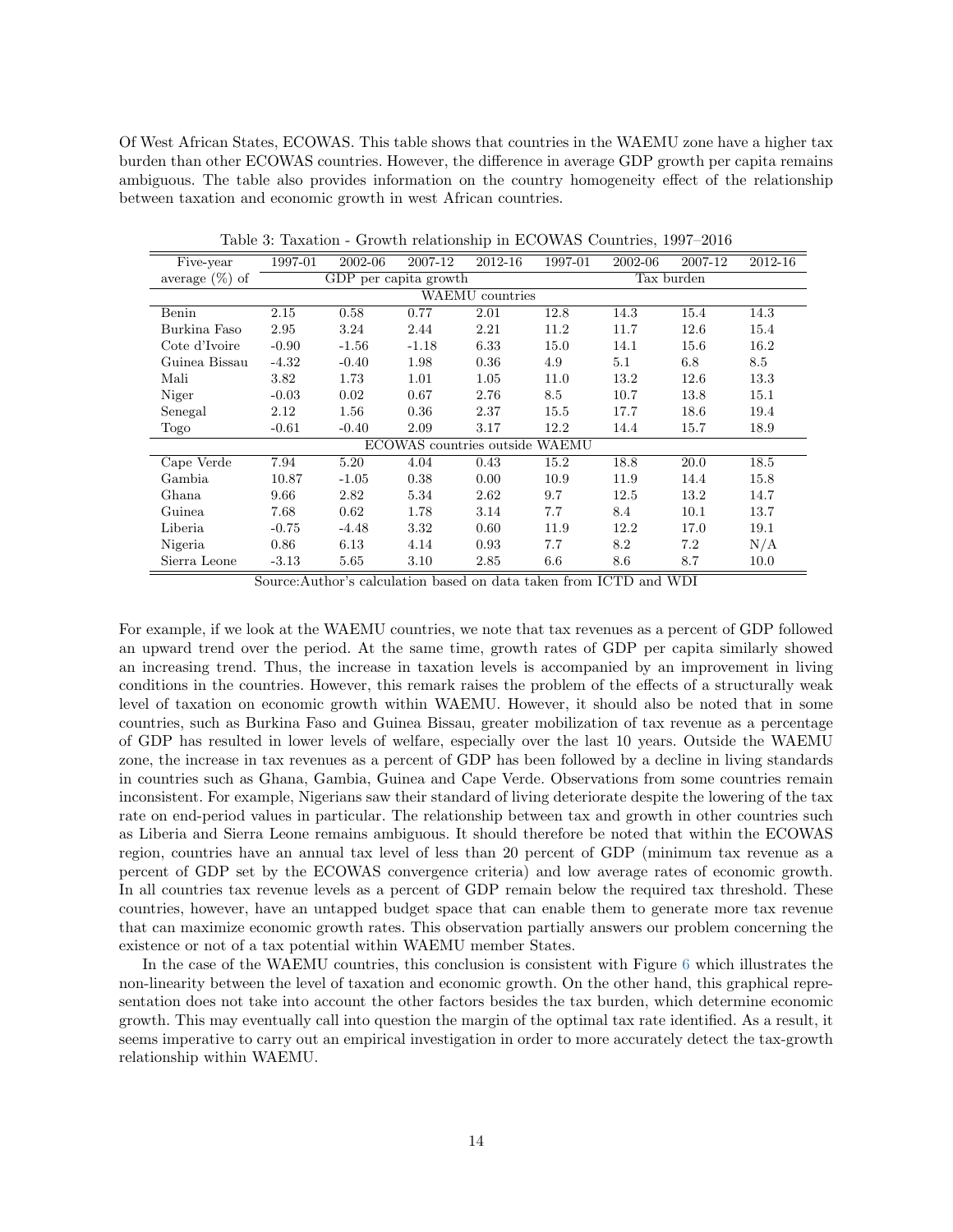### 4 Empirical results

The results of the Scully model estimation (equation [\(11\)](#page-22-0)) are presented in Table 4. The model is defined such that the dependent variable includes logarithm of  $(1 + g)$  divided by  $(1 - \tau)$ , and the independent variable includes logarithm of tax revenue as a percent of GDP  $(\tau)$  divided by  $(1 - \tau)$ . The coefficient ( $\alpha$ ) associated with the independent variable  $ln[\tau/(1 - \tau)]$  is an elasticity and corresponds to the optimal tax burden. Figure [7](#page-14-0) below shows the regression line and the empirical observations. We represent on the x-axis the independent variable and the dependent variable is represented in the y-axis.



<span id="page-14-0"></span>

Source: Author's calculation

The unit root test (Table [4\)](#page-14-1) showed that dependent variable  $ln[(1+g)/(1-\tau)]$  is stationary while the independent variable  $ln[\tau/(1 - \tau)]$  is nonstationary. The cointegration tests of [\(Westerlund & Edgerton,](#page-21-22) [2007\)](#page-21-22) were also carried out and the results are shown in Table [5.](#page-15-0) However, considering the non-stationarity and the increase in time observations in our panel of 8 WAEMU countries over 1980 − 2017, we use two nonstationary dynamic panels estimation techniques: the mean-group (MG) and the pooled mean-group (PMG) estimators.

Table 4: Results of Unit root tests of Scully Model

<span id="page-14-1"></span>

| Variables            | Tests                       | <b>Statistics</b> | P-values | Stationary or<br>not Stationary |
|----------------------|-----------------------------|-------------------|----------|---------------------------------|
|                      | Levin, Lin and Chu          |                   |          |                                 |
| Dependante variable  | Im, Pesaran and Shin W-stat | $-3.06$           | 0.00     | ST                              |
|                      | ADF- Fisher Chi-square      | 38.97             | 0.00     | <b>ST</b>                       |
|                      | Levin, Lin and Chu          |                   |          |                                 |
| Independant variable | Im, Pesaran and Shin W-stat | 0.48              | 0.68     | NST                             |
|                      | ADF-Fisher Chi-square       | 12.69             | 0.69     | NST                             |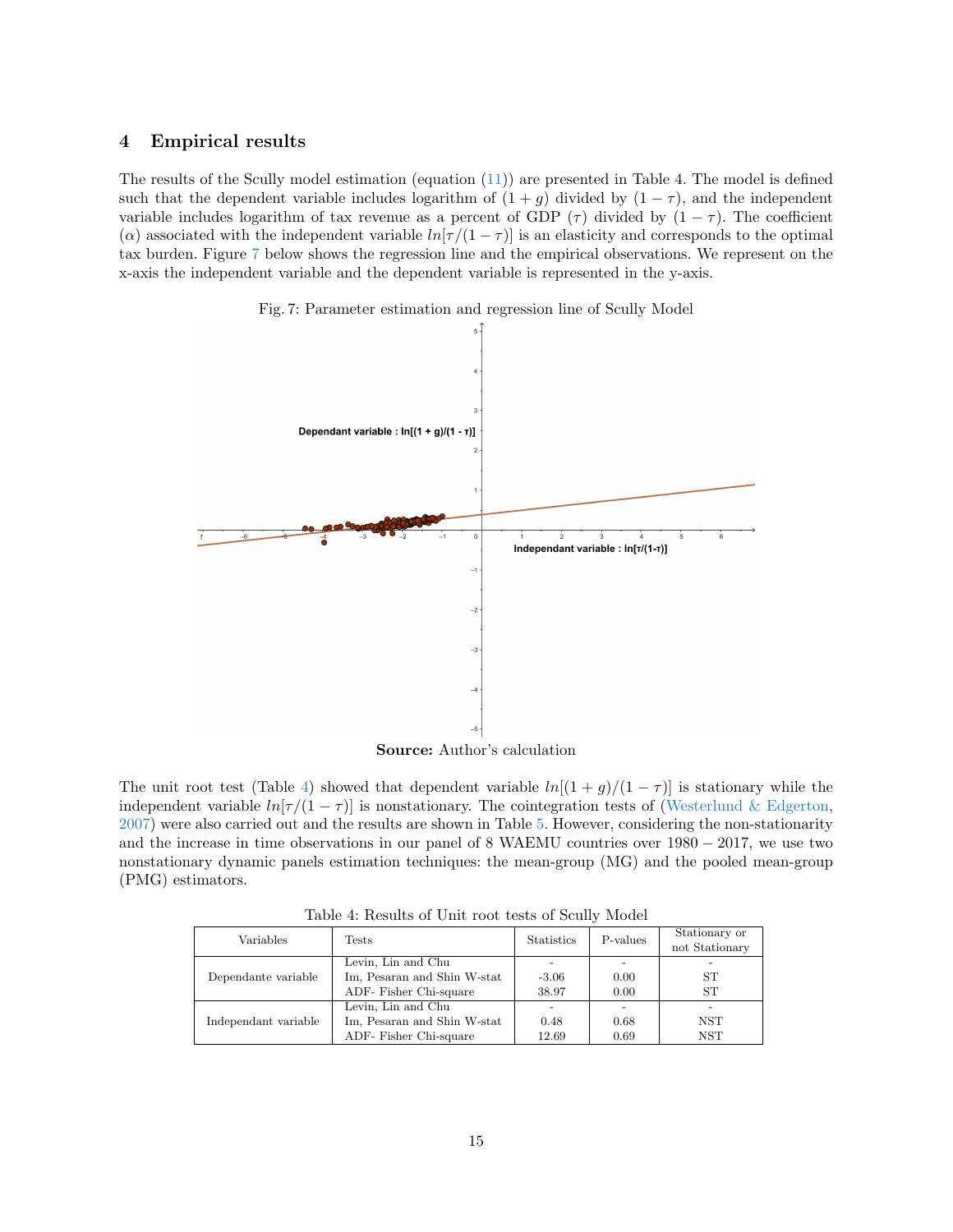<span id="page-15-0"></span>

| Dependant variable        |     |                   |          |                  |  |
|---------------------------|-----|-------------------|----------|------------------|--|
| Variables<br><b>Tests</b> |     | <b>Statistics</b> | P-values | Cointegration or |  |
|                           |     |                   |          | No cointegration |  |
|                           | Gt  | $-4.80$           | 0.04     | Cointegrated     |  |
| Independant variable      | Ga. | $-43.19$          | 0.02     | Cointegrated     |  |
|                           | Pt. | $-11.05$          | 0.24     | No Cointegrated  |  |
|                           | Pa  | $-31.54$          | 0.13     | No Cointegrated  |  |

Table 5: Results of Westerlund's cointegration tests of Scully Model

The Hausman statistic obtained from the test is  $0.36$  (p-value  $= 0.5466$ ) and follows a Chi2 distribution, meaning that the PMG estimator is preferred. The coefficient of the independent variable given by the PMG estimator is found to be 0.145. Therefore, the optimal tax burden that would maximize economic growth in the WAEMU is 14.5 percent of GDP.

|                                 | Pooled Mean-Goup Estimator                                 | Mean-Group Estimator       |  |  |
|---------------------------------|------------------------------------------------------------|----------------------------|--|--|
| $\Delta$ (Dependant variable)   | (Pesaran et al., 1997, 1999)                               | (Pesaran $\&$ Smith, 1995) |  |  |
| LR                              |                                                            |                            |  |  |
| Independent variable            | $0.145***$                                                 | $0.139***$                 |  |  |
|                                 | (0.000)                                                    | (0.000)                    |  |  |
| $_{\rm SR}$                     |                                                            |                            |  |  |
| Error correction term (ec)      | $-0.979***$                                                | $-1.023***$                |  |  |
|                                 | (0.000)                                                    | (0.000)                    |  |  |
| $\Delta$ (Independent variable) | $0.093**$                                                  | $0.087**$                  |  |  |
|                                 | (0.015)                                                    | (0.025)                    |  |  |
| Constant                        | $0.451***$                                                 | $0.462***$                 |  |  |
|                                 | (0.000)                                                    | (0.000)                    |  |  |
| Number of Observations          | 279                                                        | 279                        |  |  |
| Number of Countries             | 8                                                          | 8                          |  |  |
| Efficient estimator             | $\operatorname{Yes}$                                       | N <sub>o</sub>             |  |  |
|                                 | Hausman test/Ho: difference in coefficients not systematic |                            |  |  |
| Statistic                       | $Chi2(1) = 0.36$                                           |                            |  |  |
| Pvalue                          | $Prob > Chi2 = 0.5466$                                     |                            |  |  |

Table 6: Empirical estimation of the Scully model

Note: Pvalues in parentheses.\*,\*\*, and \*\*\* denote significance levels at  $10\%$ ,  $5\%$ , and  $1\%$ , respectively. Estimations are done by using xtpmg routine in Stata. The dependent variable corresponds to the transformed expression for the growth rate, and the independent variable corresponds to the transformed expression for the tax rate. Pooled mean group and mean group, both controlling for country and time effects. While the first Panel (LR) shows long-run effects, and the second panel reports both short-run effects (SR) and the speed of adjustment (ec). Hausman test is indicating that PMG is consistent and efficient estimation.

Since the [Scully](#page-21-0) model has been much criticized, we use an alternative method which consists in estimating a quadratic relation integrating the square of the tax burden. This model includes a number of control variables. Next, we carry out two robustness tests, the first for political stability by introducing the variables regulation of political participation and the durability of political regime, and the second for quality of institutions by introducing a synthetic index of institutional quality $^{11}$  $^{11}$  $^{11}$ .

The Pooled Mean Group estimator was used for estimating the quadratic model. The choice of this technique is based on the Hausman test. The results of Hausman test are shown in Table [8](#page-23-0) in appendix. The Hausman statistic is 1.88 (*pvalue* = 0.5986) and indicates that the PMG estimator is more efficient and consistent than MG under null hypothesis. Thus, the PMG estimator is retained for the following estimates. The model is valid since the error correction term is negative ( $ec = -1.235$ ) and statistically non-zero (*pvalue* = 0.010). The tax burden has a positive effect on growth with the coefficient 1.166, while the square of the tax burden has a negative effect with the coefficient −0.034, and both are significant

 $11$ Variables such as the regulation of political participation, the durability of political regime and the synthetic index of institutional quality are clearly defined in the Table [10](#page-26-0) in Appendix.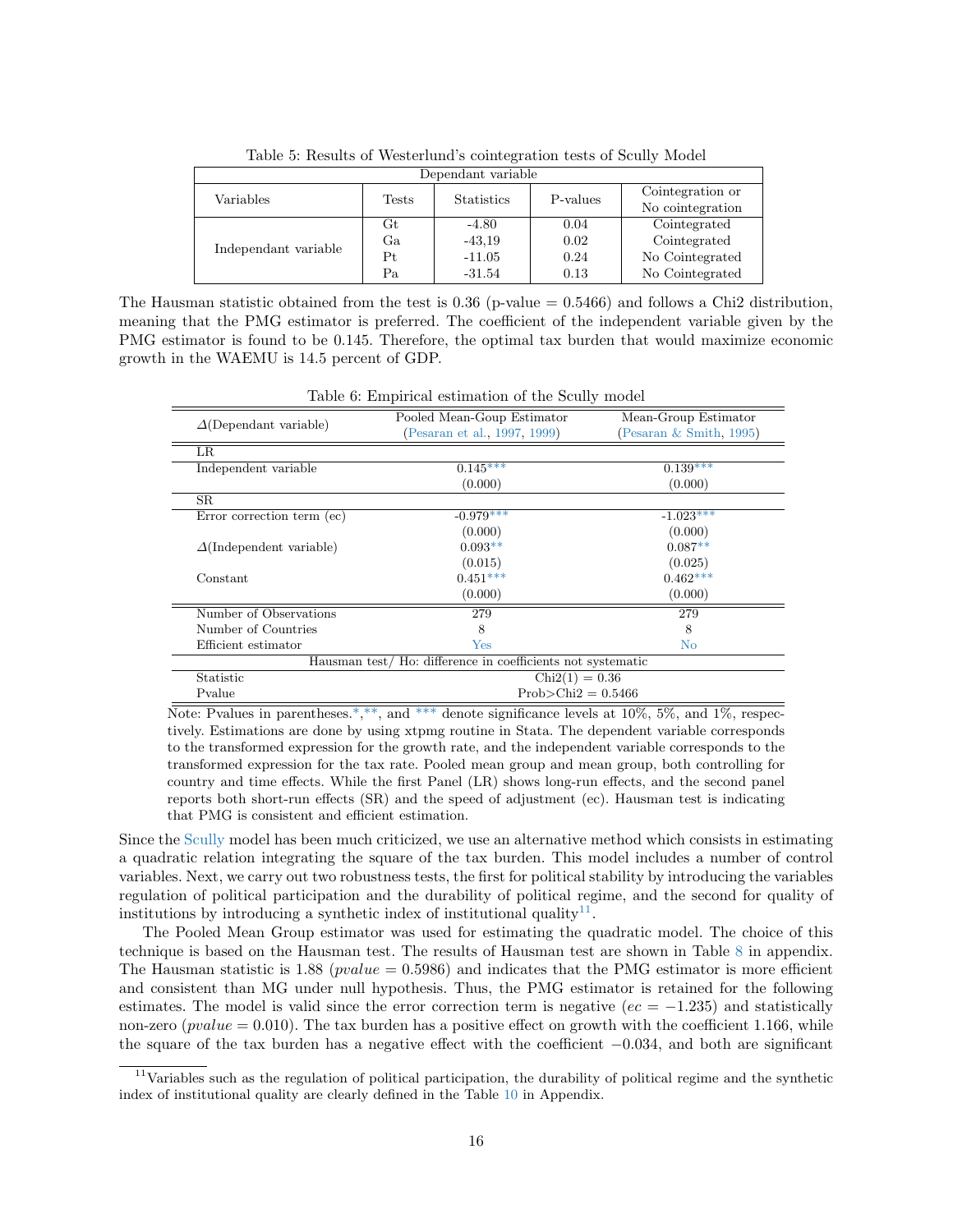at 1%. The signs of the coefficients confirm an inverse U-shaped relationship between tax burden and economic growth. The optimal tax burden has been calculated in the table by using the formula as derived in equation [3](#page-8-0) and found to be 17.24% of GDP. Up to this point the tax burden has a positive effect on growth, and growth starts with decreasing beyond this point.

But since the idea is to take into account the omitted variables in the Scully model, we estimate the quadratic model by adding the control variables. The results are presented in the following Table [7](#page-18-0) (column 1), and show that the model is seem to be more sensitive. The error correction coefficient is negative and statistically non-zero ( $ec = -2.103$ ;  $pvalue = 0.042$ ). In the long run, economic growth is determined by the growth rate of terms of trade, the share of shadow economy, investment, the degree of openness and the share of value added in agriculture. Shadow economy, the growth of investment and the share of agriculture have a positive impact while the growth rate of terms of trade and the degree of openness have a negative impact. But, in the short term, it is the variables population growth rate and shadow economy that influence economic growth, and both of which have a negative impact. The optimal tax rate estimated for this model is 18.88% of GDP.

The sensitivity tests of the results are presented in the right part of the Table [7.](#page-18-0) The variable Initial per capita GDP has been removed from sensitivity analysis because of collinearity due to the fact that institutions are likely to be endogenous. Thus, it is imperative for countries to mobilize time and resources to build strong institutions. In other words, the richer the country, the more likely it is to have good institutions and thus political stability.

First, we test the sensitivity of the threshold to political stability (columns 2 and 3). [Aizenman and](#page-20-22) [Jinjarak](#page-20-22) [\(2005\)](#page-20-22) have shown that political stability improves the collection of VAT. This suggests that the conditions of political stability are favorable to the tax revenues mobilization, and thus would have an impact on the estimated optimal tax rate. Indeed, we use two variables of political stability (Aizenman  $\&$ [Jinjarak,](#page-20-22) [2005\)](#page-20-22) including the durability of the political regime and the regulation of political participation, which we introduce one after the other. Considering the result of column 2 the durability of the political regime has not a significant impact. However, the model is valid, since the error correction coefficient is negative and statistically non-zero ( $ec = -1.008$ ;  $pvalue = 0.000$ ). The tax burden has a positive impact with the coefficient 0.865, while the square of tax burden has a negative impact with the coefficient −0.026 and are respectively significant at 1% and 5%. The tax threshold associated with this model is 16.42% of GDP. On the other hand, the result of column 3 including the regulation of political participation as an indicator of political stability shows that the optimal tax burden is 15.28% of GDP. The regulation of political participation has a significant and long-term negative effect on economic growth, but this effect is statistically null in the short term. This model is also valid ( $ec = -1.054$ ; pvalue = 0.000). The tax burden has a positive effect with the coefficient 0.724 while the square of tax burden has a negative effect with the coefficient  $-0.024$  and they are both significant at 1%.

Second, we test the sensitivity of the model with respect to quality of institutions<sup>[12](#page-0-0)</sup>(column 4), according to [Ajaz and Ahmad](#page-20-23) [\(2010\)](#page-20-23) who found that developing countries face a number of institutional problems in revenue mobilization. The robustness check shows that institutional quality has no significant statistical impact on short and long term growth. Indeed, considering the validity of the model ( $ec = -1.086$ ;  $pvalue = 0.000$  and the expected signs of the tax variables (the coefficients of tax burden is 0.868; the square of tax burden coefficient is −0.022) the optimal tax rate estimated for this model is 20.06% of GDP.

Given the results from the two different models estimated, our study conclude that the optimal tax rate that would maximize economic growth is between 14.5% and 20.1% of GDP in the WAEMU Member States.

We also address in this paper the homogeneity issue of the tax thresholds obtained. Indeed, papers that estimate optimal tax rates for panel groups are not asked about the homogeneity of these optimal tax rates. In fact, the optimal tax rate may vary from one country to another depending on the characteristics of each country. In the case of our study, the WAEMU countries present some differences in terms of

 $12$ Quality of institutions is the arithmetic mean of ICRG indices of Bureaucracy quality, Law and order, and Control of corruption. These data are not available for Benin, and therefore estimates were made for the other 7 countries of the Union.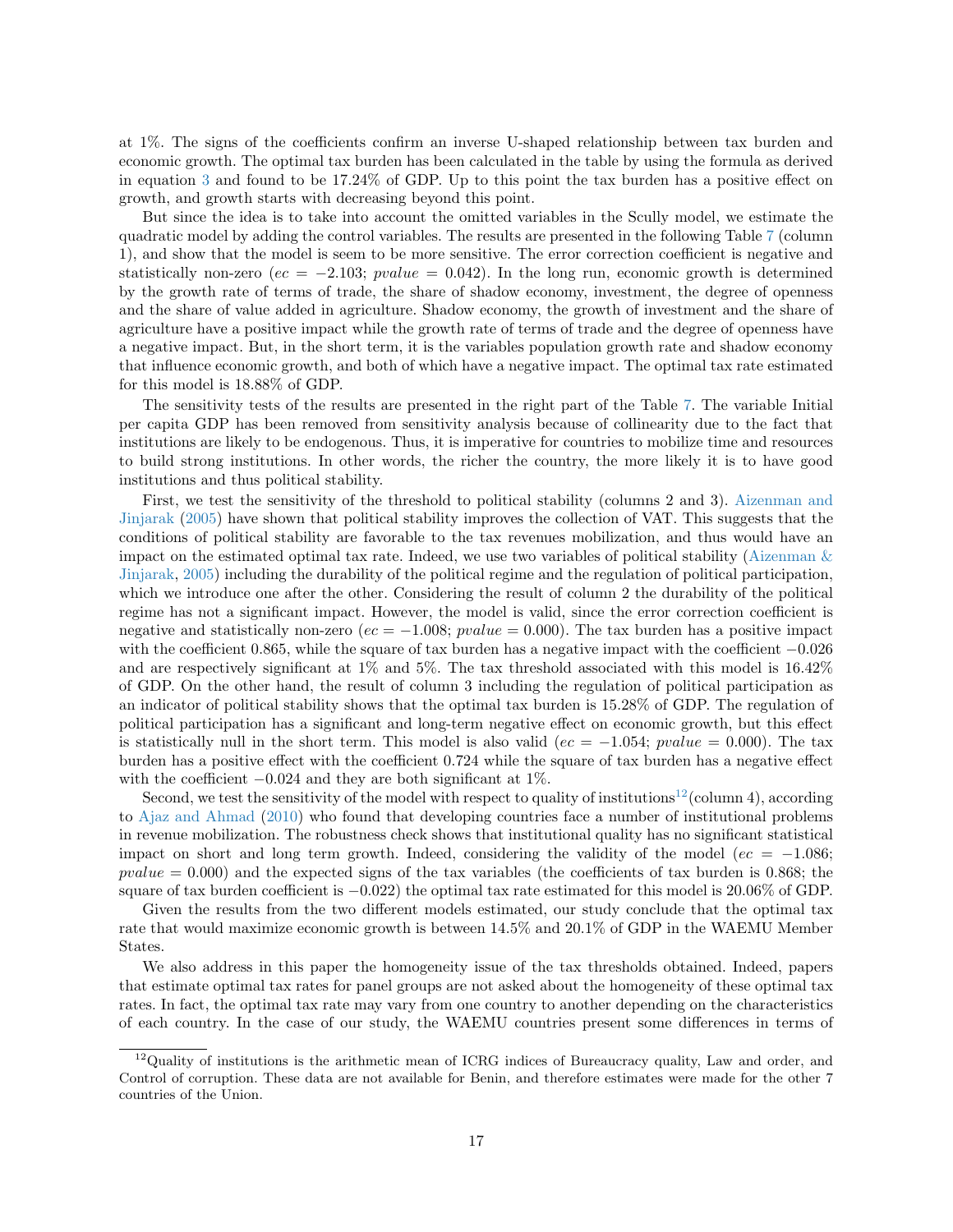geographical location, some being coastal countries while others are Sahelian, as well as different levels of political stability and industrialization. These parameters may cause the optimal tax rate to differ from one country to another. To overcome this criticism, it seemed important for us to check whether the optimal rates of taxation are homogeneous or not. But contrary to that, the estimation method we used, especially the Pooled Mean Group (PMG) does not allow us to remove this concern, because it assumes that the long-term effects are forced to be equal for all individuals or special groups and only the short-term coefficients are allowed to differ. Therefore, given that our paper focuses on the long-run relationship between taxation and growth, we felt that it was not necessary to report these results on short-term relationships, since they are the only ones that are supposed to differ between countries or panel groups. Nevertheless, the results are available upon request from the authors. Similarly, the level of the optimal tax rate may differ depending on the nature of the tax in question. Since the WAEMU countries have a rather particular fiscal structure, it would be interesting to break down the tax burden variable into its various components such as corporation tax, personal income tax, VAT and customs duties to quantify the different tax margins associated with each type of tax.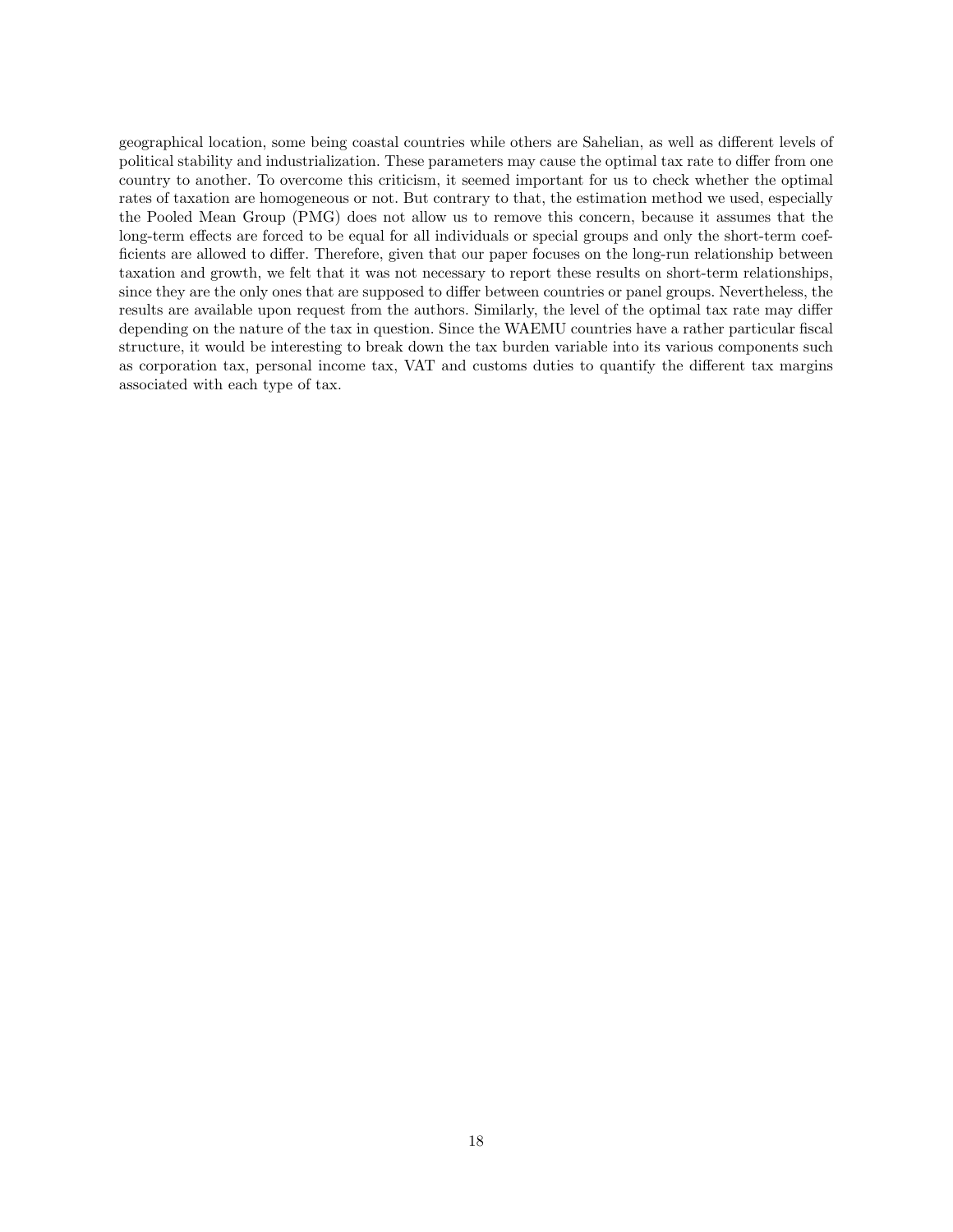<span id="page-18-0"></span>

| Political Stability<br>Quality of<br>institutions<br>$0.520***$<br>$0.865***$<br>$0.742***$<br>$0.868***$<br>(0.002)<br>(0.001)<br>(0.001)<br>(0.000)<br>$-0.024***$<br>$-0.014**$<br>$-0.026**$<br>$-0.022*$<br>(0.023)<br>(0.012)<br>(0.002)<br>(0.053)<br>$-1.638**$<br>0.072<br>$-0.367$<br>$-1.510**$<br>(0.457)<br>(0.617)<br>(0.025)<br>(0.048)<br>$-0.020***$<br>$-0.007$<br>$-0.003$<br>$-0.008$<br>(0.293)<br>(0.639)<br>(0.000)<br>(0.226)<br>$0.040***$<br>$-0.110***$<br>$-0.032$<br>$-0.073*$<br>(0.401)<br>(0.001)<br>(0.078)<br>(0.010)<br>$0.107***$<br>$0.066*$<br>$0.083**$<br>0.043<br>(0.000)<br>(0.054)<br>(0.011)<br>(0.185)<br>$-0.429***$<br>$-0.035$<br>$-0.171$<br>$-0.153$<br>(0.149)<br>(0.167)<br>(0.290)<br>(0.001)<br>$-0.023***$<br>$0.054**$<br>0.029<br>0.021<br>(0.000)<br>(0.319)<br>(0.043)<br>(0.479)<br>$0.035***$<br>0.025<br>0.061<br>$-0.019$<br>(0.612)<br>(0.225)<br>(0.720)<br>(0.000)<br>$-0.006***$<br>(0.000)<br>0.014<br>(0.601)<br>$-0.803***$<br>(0.005)<br>0.252<br>(0.151)<br>$-1.008***$<br>$-2.103**$<br>$-1.054***$<br>(0.000)<br>(0.000)<br>(0.000)<br>(0.042)<br>$-0.328$<br>0.015<br>5.137<br>0.364<br>(0.988)<br>(0.314)<br>(0.701)<br>(0.728)<br>0.017<br>0.014<br>$-0.160$<br>$-0.006$<br>(0.625)<br>(0.675)<br>(0.324)<br>(0.813)<br>$-10.775***$<br>5.985<br>9.688<br>5.632<br>(0.306)<br>(0.001)<br>(0.470)<br>(0.675)<br>$-0.017*$<br>$-0.003$<br>$-0.021$<br>$-0.015$<br>(0.852)<br>(0.086)<br>(0.101)<br>(0.215)<br>$-0.967***$<br>$-0.831***$<br>$-0.680***$<br>(0.000)<br>(0.000)<br>(0.002)<br>(0.000)<br>$-0.019$<br>0.062<br>0.030<br>0.044<br>(0.737)<br>(0.264)<br>(0.612)<br>(0.474)<br>0.269<br>0.244<br>0.382<br>0.240<br>(0.319)<br>(0.245)<br>(0.111)<br>(0.262)<br>$-0.121**$<br>$-0.119**$<br>$-0.101$<br>$-0.136*$<br>(0.134)<br>(0.016)<br>(0.020)<br>(0.060)<br>$-0.007$<br>$-0.015$<br>0.012<br>$-0.025$<br>(0.969)<br>(0.897)<br>(0.931)<br>(0.877)<br>$\Delta$ (Initial per capita GDP)<br>0.136<br>(0.355)<br>$-0.025$<br>(0.898)<br>0.344<br>(0.141)<br>$-0.022$<br>(0.935)<br>$-6.344***$<br>$-6.089$<br>$1.698**$<br>0.556<br>(0.199)<br>(0.000)<br>(0.019)<br>(0.510)<br>192<br>192<br>171<br>168<br>8<br>8<br>7<br>8<br><b>PMG</b><br>PMG<br>PMG<br><b>PMG</b><br>18.88<br>16.42<br>15.28<br>20.06 | $\Delta$ (GDP per capita growth) | Estimated Model |  | Robustness with respect to: |  |
|---------------------------------------------------------------------------------------------------------------------------------------------------------------------------------------------------------------------------------------------------------------------------------------------------------------------------------------------------------------------------------------------------------------------------------------------------------------------------------------------------------------------------------------------------------------------------------------------------------------------------------------------------------------------------------------------------------------------------------------------------------------------------------------------------------------------------------------------------------------------------------------------------------------------------------------------------------------------------------------------------------------------------------------------------------------------------------------------------------------------------------------------------------------------------------------------------------------------------------------------------------------------------------------------------------------------------------------------------------------------------------------------------------------------------------------------------------------------------------------------------------------------------------------------------------------------------------------------------------------------------------------------------------------------------------------------------------------------------------------------------------------------------------------------------------------------------------------------------------------------------------------------------------------------------------------------------------------------------------------------------------------------------------------------------------------------------------------------------------------------------------------------------------------------------------------------------------------------------------------------------------------------------------------------------|----------------------------------|-----------------|--|-----------------------------|--|
| LR.<br>Population growth<br>Terms of trade growth rate<br>Shadow economy<br>Investment<br>Deficit<br>Openness<br>Share of agriculture<br>Initial per capita GDP<br>Durability of political regime<br>Regulation of political participation<br>Quality of institutions<br>$_{\rm SR}$<br>Error correction term (ec)<br>$\Delta$ (Tax burden)<br>$\Delta$ (Tax burden square)<br>$\Delta$ (Population growth)<br>$\Delta$ (Terms of trade growth rate)<br>$\Delta$ (Shadow economy)<br>$\Delta$ (Investment)<br>$\Delta$ (Deficit)<br>$\Delta$ (Openness)<br>$\Delta$ (Share of agriculture)<br>$\Delta$ (Durability of political regime)<br>$\Delta$ (Regulation of political participation)<br>$\Delta$ (Quality of institutions)<br>Constant<br>Optimal tax rate                                                                                                                                                                                                                                                                                                                                                                                                                                                                                                                                                                                                                                                                                                                                                                                                                                                                                                                                                                                                                                                                                                                                                                                                                                                                                                                                                                                                                                                                                                                                 |                                  |                 |  |                             |  |
| $-1.086***$<br>$-0.875***$                                                                                                                                                                                                                                                                                                                                                                                                                                                                                                                                                                                                                                                                                                                                                                                                                                                                                                                                                                                                                                                                                                                                                                                                                                                                                                                                                                                                                                                                                                                                                                                                                                                                                                                                                                                                                                                                                                                                                                                                                                                                                                                                                                                                                                                                        |                                  |                 |  |                             |  |
|                                                                                                                                                                                                                                                                                                                                                                                                                                                                                                                                                                                                                                                                                                                                                                                                                                                                                                                                                                                                                                                                                                                                                                                                                                                                                                                                                                                                                                                                                                                                                                                                                                                                                                                                                                                                                                                                                                                                                                                                                                                                                                                                                                                                                                                                                                   | Tax burden                       |                 |  |                             |  |
|                                                                                                                                                                                                                                                                                                                                                                                                                                                                                                                                                                                                                                                                                                                                                                                                                                                                                                                                                                                                                                                                                                                                                                                                                                                                                                                                                                                                                                                                                                                                                                                                                                                                                                                                                                                                                                                                                                                                                                                                                                                                                                                                                                                                                                                                                                   |                                  |                 |  |                             |  |
|                                                                                                                                                                                                                                                                                                                                                                                                                                                                                                                                                                                                                                                                                                                                                                                                                                                                                                                                                                                                                                                                                                                                                                                                                                                                                                                                                                                                                                                                                                                                                                                                                                                                                                                                                                                                                                                                                                                                                                                                                                                                                                                                                                                                                                                                                                   | Tax burden square                |                 |  |                             |  |
|                                                                                                                                                                                                                                                                                                                                                                                                                                                                                                                                                                                                                                                                                                                                                                                                                                                                                                                                                                                                                                                                                                                                                                                                                                                                                                                                                                                                                                                                                                                                                                                                                                                                                                                                                                                                                                                                                                                                                                                                                                                                                                                                                                                                                                                                                                   |                                  |                 |  |                             |  |
|                                                                                                                                                                                                                                                                                                                                                                                                                                                                                                                                                                                                                                                                                                                                                                                                                                                                                                                                                                                                                                                                                                                                                                                                                                                                                                                                                                                                                                                                                                                                                                                                                                                                                                                                                                                                                                                                                                                                                                                                                                                                                                                                                                                                                                                                                                   |                                  |                 |  |                             |  |
|                                                                                                                                                                                                                                                                                                                                                                                                                                                                                                                                                                                                                                                                                                                                                                                                                                                                                                                                                                                                                                                                                                                                                                                                                                                                                                                                                                                                                                                                                                                                                                                                                                                                                                                                                                                                                                                                                                                                                                                                                                                                                                                                                                                                                                                                                                   |                                  |                 |  |                             |  |
|                                                                                                                                                                                                                                                                                                                                                                                                                                                                                                                                                                                                                                                                                                                                                                                                                                                                                                                                                                                                                                                                                                                                                                                                                                                                                                                                                                                                                                                                                                                                                                                                                                                                                                                                                                                                                                                                                                                                                                                                                                                                                                                                                                                                                                                                                                   |                                  |                 |  |                             |  |
|                                                                                                                                                                                                                                                                                                                                                                                                                                                                                                                                                                                                                                                                                                                                                                                                                                                                                                                                                                                                                                                                                                                                                                                                                                                                                                                                                                                                                                                                                                                                                                                                                                                                                                                                                                                                                                                                                                                                                                                                                                                                                                                                                                                                                                                                                                   |                                  |                 |  |                             |  |
|                                                                                                                                                                                                                                                                                                                                                                                                                                                                                                                                                                                                                                                                                                                                                                                                                                                                                                                                                                                                                                                                                                                                                                                                                                                                                                                                                                                                                                                                                                                                                                                                                                                                                                                                                                                                                                                                                                                                                                                                                                                                                                                                                                                                                                                                                                   |                                  |                 |  |                             |  |
|                                                                                                                                                                                                                                                                                                                                                                                                                                                                                                                                                                                                                                                                                                                                                                                                                                                                                                                                                                                                                                                                                                                                                                                                                                                                                                                                                                                                                                                                                                                                                                                                                                                                                                                                                                                                                                                                                                                                                                                                                                                                                                                                                                                                                                                                                                   |                                  |                 |  |                             |  |
|                                                                                                                                                                                                                                                                                                                                                                                                                                                                                                                                                                                                                                                                                                                                                                                                                                                                                                                                                                                                                                                                                                                                                                                                                                                                                                                                                                                                                                                                                                                                                                                                                                                                                                                                                                                                                                                                                                                                                                                                                                                                                                                                                                                                                                                                                                   |                                  |                 |  |                             |  |
|                                                                                                                                                                                                                                                                                                                                                                                                                                                                                                                                                                                                                                                                                                                                                                                                                                                                                                                                                                                                                                                                                                                                                                                                                                                                                                                                                                                                                                                                                                                                                                                                                                                                                                                                                                                                                                                                                                                                                                                                                                                                                                                                                                                                                                                                                                   |                                  |                 |  |                             |  |
|                                                                                                                                                                                                                                                                                                                                                                                                                                                                                                                                                                                                                                                                                                                                                                                                                                                                                                                                                                                                                                                                                                                                                                                                                                                                                                                                                                                                                                                                                                                                                                                                                                                                                                                                                                                                                                                                                                                                                                                                                                                                                                                                                                                                                                                                                                   |                                  |                 |  |                             |  |
|                                                                                                                                                                                                                                                                                                                                                                                                                                                                                                                                                                                                                                                                                                                                                                                                                                                                                                                                                                                                                                                                                                                                                                                                                                                                                                                                                                                                                                                                                                                                                                                                                                                                                                                                                                                                                                                                                                                                                                                                                                                                                                                                                                                                                                                                                                   |                                  |                 |  |                             |  |
|                                                                                                                                                                                                                                                                                                                                                                                                                                                                                                                                                                                                                                                                                                                                                                                                                                                                                                                                                                                                                                                                                                                                                                                                                                                                                                                                                                                                                                                                                                                                                                                                                                                                                                                                                                                                                                                                                                                                                                                                                                                                                                                                                                                                                                                                                                   |                                  |                 |  |                             |  |
|                                                                                                                                                                                                                                                                                                                                                                                                                                                                                                                                                                                                                                                                                                                                                                                                                                                                                                                                                                                                                                                                                                                                                                                                                                                                                                                                                                                                                                                                                                                                                                                                                                                                                                                                                                                                                                                                                                                                                                                                                                                                                                                                                                                                                                                                                                   |                                  |                 |  |                             |  |
|                                                                                                                                                                                                                                                                                                                                                                                                                                                                                                                                                                                                                                                                                                                                                                                                                                                                                                                                                                                                                                                                                                                                                                                                                                                                                                                                                                                                                                                                                                                                                                                                                                                                                                                                                                                                                                                                                                                                                                                                                                                                                                                                                                                                                                                                                                   |                                  |                 |  |                             |  |
|                                                                                                                                                                                                                                                                                                                                                                                                                                                                                                                                                                                                                                                                                                                                                                                                                                                                                                                                                                                                                                                                                                                                                                                                                                                                                                                                                                                                                                                                                                                                                                                                                                                                                                                                                                                                                                                                                                                                                                                                                                                                                                                                                                                                                                                                                                   |                                  |                 |  |                             |  |
|                                                                                                                                                                                                                                                                                                                                                                                                                                                                                                                                                                                                                                                                                                                                                                                                                                                                                                                                                                                                                                                                                                                                                                                                                                                                                                                                                                                                                                                                                                                                                                                                                                                                                                                                                                                                                                                                                                                                                                                                                                                                                                                                                                                                                                                                                                   |                                  |                 |  |                             |  |
|                                                                                                                                                                                                                                                                                                                                                                                                                                                                                                                                                                                                                                                                                                                                                                                                                                                                                                                                                                                                                                                                                                                                                                                                                                                                                                                                                                                                                                                                                                                                                                                                                                                                                                                                                                                                                                                                                                                                                                                                                                                                                                                                                                                                                                                                                                   |                                  |                 |  |                             |  |
|                                                                                                                                                                                                                                                                                                                                                                                                                                                                                                                                                                                                                                                                                                                                                                                                                                                                                                                                                                                                                                                                                                                                                                                                                                                                                                                                                                                                                                                                                                                                                                                                                                                                                                                                                                                                                                                                                                                                                                                                                                                                                                                                                                                                                                                                                                   |                                  |                 |  |                             |  |
|                                                                                                                                                                                                                                                                                                                                                                                                                                                                                                                                                                                                                                                                                                                                                                                                                                                                                                                                                                                                                                                                                                                                                                                                                                                                                                                                                                                                                                                                                                                                                                                                                                                                                                                                                                                                                                                                                                                                                                                                                                                                                                                                                                                                                                                                                                   |                                  |                 |  |                             |  |
|                                                                                                                                                                                                                                                                                                                                                                                                                                                                                                                                                                                                                                                                                                                                                                                                                                                                                                                                                                                                                                                                                                                                                                                                                                                                                                                                                                                                                                                                                                                                                                                                                                                                                                                                                                                                                                                                                                                                                                                                                                                                                                                                                                                                                                                                                                   |                                  |                 |  |                             |  |
|                                                                                                                                                                                                                                                                                                                                                                                                                                                                                                                                                                                                                                                                                                                                                                                                                                                                                                                                                                                                                                                                                                                                                                                                                                                                                                                                                                                                                                                                                                                                                                                                                                                                                                                                                                                                                                                                                                                                                                                                                                                                                                                                                                                                                                                                                                   |                                  |                 |  |                             |  |
|                                                                                                                                                                                                                                                                                                                                                                                                                                                                                                                                                                                                                                                                                                                                                                                                                                                                                                                                                                                                                                                                                                                                                                                                                                                                                                                                                                                                                                                                                                                                                                                                                                                                                                                                                                                                                                                                                                                                                                                                                                                                                                                                                                                                                                                                                                   |                                  |                 |  |                             |  |
|                                                                                                                                                                                                                                                                                                                                                                                                                                                                                                                                                                                                                                                                                                                                                                                                                                                                                                                                                                                                                                                                                                                                                                                                                                                                                                                                                                                                                                                                                                                                                                                                                                                                                                                                                                                                                                                                                                                                                                                                                                                                                                                                                                                                                                                                                                   |                                  |                 |  |                             |  |
|                                                                                                                                                                                                                                                                                                                                                                                                                                                                                                                                                                                                                                                                                                                                                                                                                                                                                                                                                                                                                                                                                                                                                                                                                                                                                                                                                                                                                                                                                                                                                                                                                                                                                                                                                                                                                                                                                                                                                                                                                                                                                                                                                                                                                                                                                                   |                                  |                 |  |                             |  |
|                                                                                                                                                                                                                                                                                                                                                                                                                                                                                                                                                                                                                                                                                                                                                                                                                                                                                                                                                                                                                                                                                                                                                                                                                                                                                                                                                                                                                                                                                                                                                                                                                                                                                                                                                                                                                                                                                                                                                                                                                                                                                                                                                                                                                                                                                                   |                                  |                 |  |                             |  |
|                                                                                                                                                                                                                                                                                                                                                                                                                                                                                                                                                                                                                                                                                                                                                                                                                                                                                                                                                                                                                                                                                                                                                                                                                                                                                                                                                                                                                                                                                                                                                                                                                                                                                                                                                                                                                                                                                                                                                                                                                                                                                                                                                                                                                                                                                                   |                                  |                 |  |                             |  |
|                                                                                                                                                                                                                                                                                                                                                                                                                                                                                                                                                                                                                                                                                                                                                                                                                                                                                                                                                                                                                                                                                                                                                                                                                                                                                                                                                                                                                                                                                                                                                                                                                                                                                                                                                                                                                                                                                                                                                                                                                                                                                                                                                                                                                                                                                                   |                                  |                 |  |                             |  |
|                                                                                                                                                                                                                                                                                                                                                                                                                                                                                                                                                                                                                                                                                                                                                                                                                                                                                                                                                                                                                                                                                                                                                                                                                                                                                                                                                                                                                                                                                                                                                                                                                                                                                                                                                                                                                                                                                                                                                                                                                                                                                                                                                                                                                                                                                                   |                                  |                 |  |                             |  |
|                                                                                                                                                                                                                                                                                                                                                                                                                                                                                                                                                                                                                                                                                                                                                                                                                                                                                                                                                                                                                                                                                                                                                                                                                                                                                                                                                                                                                                                                                                                                                                                                                                                                                                                                                                                                                                                                                                                                                                                                                                                                                                                                                                                                                                                                                                   |                                  |                 |  |                             |  |
|                                                                                                                                                                                                                                                                                                                                                                                                                                                                                                                                                                                                                                                                                                                                                                                                                                                                                                                                                                                                                                                                                                                                                                                                                                                                                                                                                                                                                                                                                                                                                                                                                                                                                                                                                                                                                                                                                                                                                                                                                                                                                                                                                                                                                                                                                                   |                                  |                 |  |                             |  |
|                                                                                                                                                                                                                                                                                                                                                                                                                                                                                                                                                                                                                                                                                                                                                                                                                                                                                                                                                                                                                                                                                                                                                                                                                                                                                                                                                                                                                                                                                                                                                                                                                                                                                                                                                                                                                                                                                                                                                                                                                                                                                                                                                                                                                                                                                                   |                                  |                 |  |                             |  |
|                                                                                                                                                                                                                                                                                                                                                                                                                                                                                                                                                                                                                                                                                                                                                                                                                                                                                                                                                                                                                                                                                                                                                                                                                                                                                                                                                                                                                                                                                                                                                                                                                                                                                                                                                                                                                                                                                                                                                                                                                                                                                                                                                                                                                                                                                                   |                                  |                 |  |                             |  |
|                                                                                                                                                                                                                                                                                                                                                                                                                                                                                                                                                                                                                                                                                                                                                                                                                                                                                                                                                                                                                                                                                                                                                                                                                                                                                                                                                                                                                                                                                                                                                                                                                                                                                                                                                                                                                                                                                                                                                                                                                                                                                                                                                                                                                                                                                                   |                                  |                 |  |                             |  |
|                                                                                                                                                                                                                                                                                                                                                                                                                                                                                                                                                                                                                                                                                                                                                                                                                                                                                                                                                                                                                                                                                                                                                                                                                                                                                                                                                                                                                                                                                                                                                                                                                                                                                                                                                                                                                                                                                                                                                                                                                                                                                                                                                                                                                                                                                                   |                                  |                 |  |                             |  |
|                                                                                                                                                                                                                                                                                                                                                                                                                                                                                                                                                                                                                                                                                                                                                                                                                                                                                                                                                                                                                                                                                                                                                                                                                                                                                                                                                                                                                                                                                                                                                                                                                                                                                                                                                                                                                                                                                                                                                                                                                                                                                                                                                                                                                                                                                                   |                                  |                 |  |                             |  |
|                                                                                                                                                                                                                                                                                                                                                                                                                                                                                                                                                                                                                                                                                                                                                                                                                                                                                                                                                                                                                                                                                                                                                                                                                                                                                                                                                                                                                                                                                                                                                                                                                                                                                                                                                                                                                                                                                                                                                                                                                                                                                                                                                                                                                                                                                                   |                                  |                 |  |                             |  |
|                                                                                                                                                                                                                                                                                                                                                                                                                                                                                                                                                                                                                                                                                                                                                                                                                                                                                                                                                                                                                                                                                                                                                                                                                                                                                                                                                                                                                                                                                                                                                                                                                                                                                                                                                                                                                                                                                                                                                                                                                                                                                                                                                                                                                                                                                                   |                                  |                 |  |                             |  |
|                                                                                                                                                                                                                                                                                                                                                                                                                                                                                                                                                                                                                                                                                                                                                                                                                                                                                                                                                                                                                                                                                                                                                                                                                                                                                                                                                                                                                                                                                                                                                                                                                                                                                                                                                                                                                                                                                                                                                                                                                                                                                                                                                                                                                                                                                                   |                                  |                 |  |                             |  |
|                                                                                                                                                                                                                                                                                                                                                                                                                                                                                                                                                                                                                                                                                                                                                                                                                                                                                                                                                                                                                                                                                                                                                                                                                                                                                                                                                                                                                                                                                                                                                                                                                                                                                                                                                                                                                                                                                                                                                                                                                                                                                                                                                                                                                                                                                                   |                                  |                 |  |                             |  |
|                                                                                                                                                                                                                                                                                                                                                                                                                                                                                                                                                                                                                                                                                                                                                                                                                                                                                                                                                                                                                                                                                                                                                                                                                                                                                                                                                                                                                                                                                                                                                                                                                                                                                                                                                                                                                                                                                                                                                                                                                                                                                                                                                                                                                                                                                                   |                                  |                 |  |                             |  |
|                                                                                                                                                                                                                                                                                                                                                                                                                                                                                                                                                                                                                                                                                                                                                                                                                                                                                                                                                                                                                                                                                                                                                                                                                                                                                                                                                                                                                                                                                                                                                                                                                                                                                                                                                                                                                                                                                                                                                                                                                                                                                                                                                                                                                                                                                                   |                                  |                 |  |                             |  |
|                                                                                                                                                                                                                                                                                                                                                                                                                                                                                                                                                                                                                                                                                                                                                                                                                                                                                                                                                                                                                                                                                                                                                                                                                                                                                                                                                                                                                                                                                                                                                                                                                                                                                                                                                                                                                                                                                                                                                                                                                                                                                                                                                                                                                                                                                                   |                                  |                 |  |                             |  |
|                                                                                                                                                                                                                                                                                                                                                                                                                                                                                                                                                                                                                                                                                                                                                                                                                                                                                                                                                                                                                                                                                                                                                                                                                                                                                                                                                                                                                                                                                                                                                                                                                                                                                                                                                                                                                                                                                                                                                                                                                                                                                                                                                                                                                                                                                                   |                                  |                 |  |                             |  |
|                                                                                                                                                                                                                                                                                                                                                                                                                                                                                                                                                                                                                                                                                                                                                                                                                                                                                                                                                                                                                                                                                                                                                                                                                                                                                                                                                                                                                                                                                                                                                                                                                                                                                                                                                                                                                                                                                                                                                                                                                                                                                                                                                                                                                                                                                                   |                                  |                 |  |                             |  |
|                                                                                                                                                                                                                                                                                                                                                                                                                                                                                                                                                                                                                                                                                                                                                                                                                                                                                                                                                                                                                                                                                                                                                                                                                                                                                                                                                                                                                                                                                                                                                                                                                                                                                                                                                                                                                                                                                                                                                                                                                                                                                                                                                                                                                                                                                                   |                                  |                 |  |                             |  |
|                                                                                                                                                                                                                                                                                                                                                                                                                                                                                                                                                                                                                                                                                                                                                                                                                                                                                                                                                                                                                                                                                                                                                                                                                                                                                                                                                                                                                                                                                                                                                                                                                                                                                                                                                                                                                                                                                                                                                                                                                                                                                                                                                                                                                                                                                                   |                                  |                 |  |                             |  |
|                                                                                                                                                                                                                                                                                                                                                                                                                                                                                                                                                                                                                                                                                                                                                                                                                                                                                                                                                                                                                                                                                                                                                                                                                                                                                                                                                                                                                                                                                                                                                                                                                                                                                                                                                                                                                                                                                                                                                                                                                                                                                                                                                                                                                                                                                                   |                                  |                 |  |                             |  |
|                                                                                                                                                                                                                                                                                                                                                                                                                                                                                                                                                                                                                                                                                                                                                                                                                                                                                                                                                                                                                                                                                                                                                                                                                                                                                                                                                                                                                                                                                                                                                                                                                                                                                                                                                                                                                                                                                                                                                                                                                                                                                                                                                                                                                                                                                                   |                                  |                 |  |                             |  |
|                                                                                                                                                                                                                                                                                                                                                                                                                                                                                                                                                                                                                                                                                                                                                                                                                                                                                                                                                                                                                                                                                                                                                                                                                                                                                                                                                                                                                                                                                                                                                                                                                                                                                                                                                                                                                                                                                                                                                                                                                                                                                                                                                                                                                                                                                                   |                                  |                 |  |                             |  |
|                                                                                                                                                                                                                                                                                                                                                                                                                                                                                                                                                                                                                                                                                                                                                                                                                                                                                                                                                                                                                                                                                                                                                                                                                                                                                                                                                                                                                                                                                                                                                                                                                                                                                                                                                                                                                                                                                                                                                                                                                                                                                                                                                                                                                                                                                                   |                                  |                 |  |                             |  |
|                                                                                                                                                                                                                                                                                                                                                                                                                                                                                                                                                                                                                                                                                                                                                                                                                                                                                                                                                                                                                                                                                                                                                                                                                                                                                                                                                                                                                                                                                                                                                                                                                                                                                                                                                                                                                                                                                                                                                                                                                                                                                                                                                                                                                                                                                                   |                                  |                 |  |                             |  |
|                                                                                                                                                                                                                                                                                                                                                                                                                                                                                                                                                                                                                                                                                                                                                                                                                                                                                                                                                                                                                                                                                                                                                                                                                                                                                                                                                                                                                                                                                                                                                                                                                                                                                                                                                                                                                                                                                                                                                                                                                                                                                                                                                                                                                                                                                                   |                                  |                 |  |                             |  |
|                                                                                                                                                                                                                                                                                                                                                                                                                                                                                                                                                                                                                                                                                                                                                                                                                                                                                                                                                                                                                                                                                                                                                                                                                                                                                                                                                                                                                                                                                                                                                                                                                                                                                                                                                                                                                                                                                                                                                                                                                                                                                                                                                                                                                                                                                                   |                                  |                 |  |                             |  |
|                                                                                                                                                                                                                                                                                                                                                                                                                                                                                                                                                                                                                                                                                                                                                                                                                                                                                                                                                                                                                                                                                                                                                                                                                                                                                                                                                                                                                                                                                                                                                                                                                                                                                                                                                                                                                                                                                                                                                                                                                                                                                                                                                                                                                                                                                                   | No. of Observations              |                 |  |                             |  |
|                                                                                                                                                                                                                                                                                                                                                                                                                                                                                                                                                                                                                                                                                                                                                                                                                                                                                                                                                                                                                                                                                                                                                                                                                                                                                                                                                                                                                                                                                                                                                                                                                                                                                                                                                                                                                                                                                                                                                                                                                                                                                                                                                                                                                                                                                                   | No. of Countries                 |                 |  |                             |  |
|                                                                                                                                                                                                                                                                                                                                                                                                                                                                                                                                                                                                                                                                                                                                                                                                                                                                                                                                                                                                                                                                                                                                                                                                                                                                                                                                                                                                                                                                                                                                                                                                                                                                                                                                                                                                                                                                                                                                                                                                                                                                                                                                                                                                                                                                                                   | Efficient estimator              |                 |  |                             |  |
|                                                                                                                                                                                                                                                                                                                                                                                                                                                                                                                                                                                                                                                                                                                                                                                                                                                                                                                                                                                                                                                                                                                                                                                                                                                                                                                                                                                                                                                                                                                                                                                                                                                                                                                                                                                                                                                                                                                                                                                                                                                                                                                                                                                                                                                                                                   |                                  |                 |  |                             |  |

# Table 7: Empirical estimation of the Quadratic model

Note: Pvalues in parentheses. \*,\*\*, and \*\*\* denote significance levels at  $10\%$ , 5%, and 1%, respectively. The first Panel (LR) shows long-run effects while the second panel reports both short-run effects (SR) and the speed of adjustment (ec).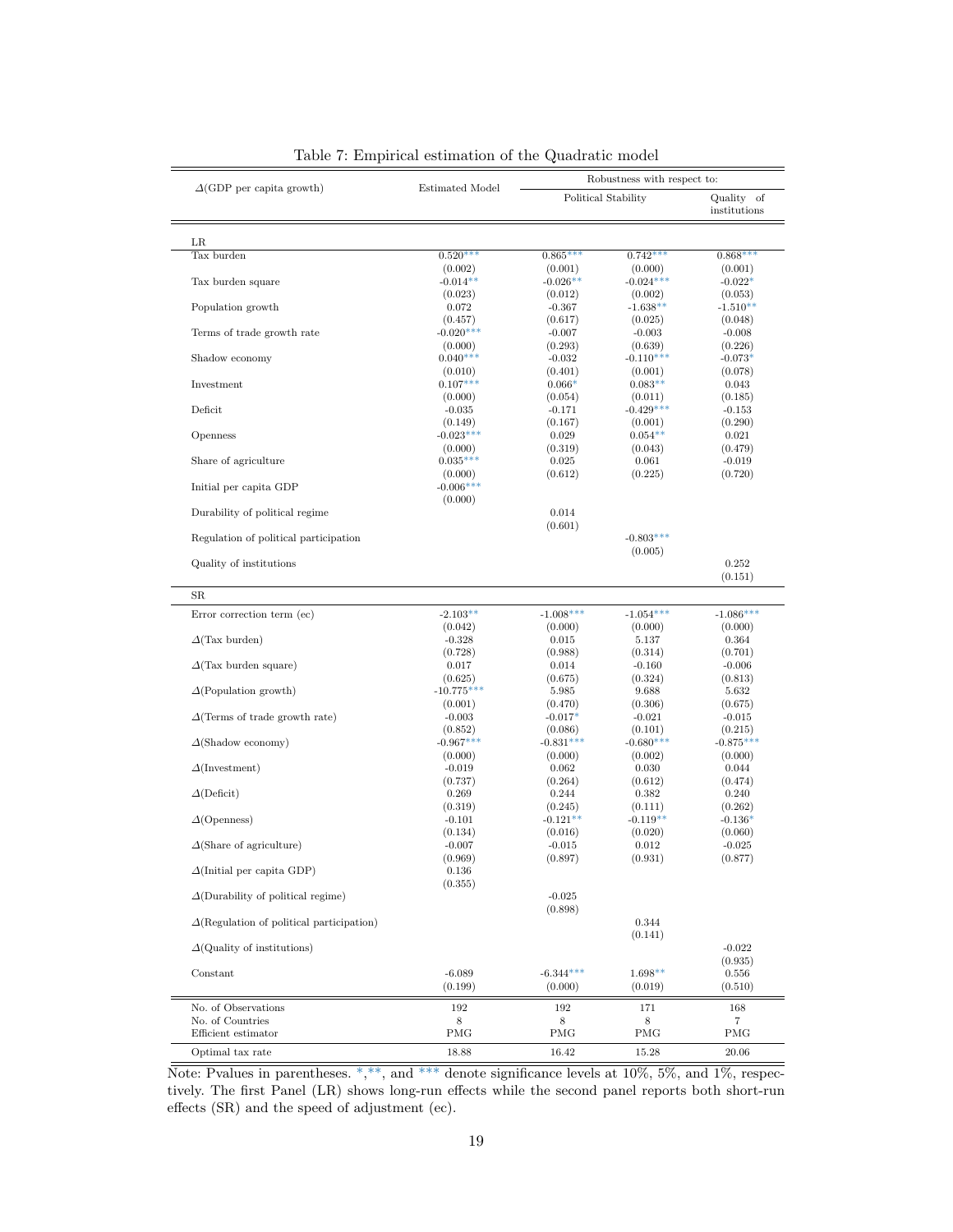### 5 Conclusion and policy implications

This paper shows the existence of a fiscal space within the WAEMU zone through an optimal taxation approach. In fact we examine the optimality of tax yield within the WAEMU area for 1980 − 2017, using the Scully and quadratic models. The results confirm the evidence of an inverted U-shaped tax-growth relationship. The optimal tax rate to maximize growth for 8 WAEMU countries is around 20% of GDP.

The analysis reveals a structurally low level of taxation throughout the study period. The average tax revenue for all 8 countries over the period 1980 − 2017 is 12.6% of GDP and then the level of tax revenue likely to maximize the rate of economic growth is about 7.5 percentage points higher than the current level. These results illustrate the inability of WAEMU countries to mobilize tax revenues up to the required tax threshold. This low level of taxation causes countries to lose substantial revenue and thus reduce their budget space. These countries thus find themselves in a situation characterized by a limited margin of public finances with relatively high debt ratios leading to brake the economic growth. Thus, within WAEMU there would be a substantial fiscal margin that would allow governments to allocate additional resources to pursue priority objectives without compromising economic stability. The underlying economic analysis of these results is that the levels of real GDP and economic growth still achieved by the economies of the WAEMU countries have remained below their potential.

However, in order to exploit this existing fiscal space, states have to face many structural difficulties in mobilizing tax revenues. These obstacles stem from the predominance of tax incivility resulting in fraud and tax evasion, the existence of an agricultural sector based on subsistence agriculture and an important informal sector, corruption and lack of serious controls of taxpayers' declarations by the tax and customs authorities. These statements are related to studies on the factors of low revenue mobilization. [Auriol and](#page-20-24) [Warlters](#page-20-24) [\(2005\)](#page-20-24) argues that the existence of the informal sector that is difficult to tax is a major problem in developing countries. For most of these countries, the informal sector accounts for 60% of GDP while the average is about 40% [\(Schneider et al.,](#page-21-27) [2010\)](#page-21-27). Nevertheless, we can notice that small businesses end up in the informal sector because of their incomes below the threshold required to be subject to tax. The most obvious frauds are committed by qualified professionals not by small businesses. Rather, it is a matter of fiscal incivility (see [Kanbur,](#page-20-25) [2009](#page-20-25) and [Kanbur & Keen,](#page-21-28) [2014\)](#page-21-28). Other structural factors that hinder tax collection have also been highlighted in the literature, including weak tax administrations, demoralization of taxpayers and poor governance. For example, [\(Attila et al.,](#page-20-26) [2009\)](#page-20-26) found a significant relationship between low tax revenue mobilization and governance indicators, including corruption. But the analysis of the relationship between tax and governance indicators also raises the question of causal interactions. In addition, governance issues are not typical of tax collection administrations, but are much more general in developing countries. But as taxation being a great playing an importance rule in the execution of the government functions [\(Musgrave,](#page-21-1) [1959\)](#page-21-1), it seems obvious that particular attention should be paid to governance issues in terms of tax revenue mobilization. Furthermore, the low tax revenue mobilization could also be due to the introduction of investment incentive schemes based on exemptions and derogations granted to different categories of economic operators. This is related to [Gupta and Tareq](#page-20-27) [\(2008\)](#page-20-27) who consider that incentives reduce the tax base and complicate tax administration, which constitutes a major source of revenue loss and leakage to the economy. But investment decisions depend on many other factors that often weigh more heavily than tax incentives. Rather, countries should improve the business climate by ensuring that tax measures remain as neutral as possible for investors.

The major economic implication of this study is that the WAEMU members States have a fiscal margins to increase its level of taxation in order to produce positive externalities induced by the tax levy. This increase in tax revenues will make it possible to finance investment expenditures and thus stimulate the level of economic activity by making less use of indebtedness.

In this respect, it is not a question of governments multiplying taxes or increasing existing ones. On the contrary, they should consider promoting fiscal citizenship, broadening the tax base and strengthening tax and customs administrations while having a more specific view on taxpayer reporting controls. However, it is essential for governments to be more transparent and cooperative in managing public finances in order to improve the efficiency and traceability of public spending, and reduce sources of waste. This will strengthen taxpayer confidence on which fiscal citizenship is based.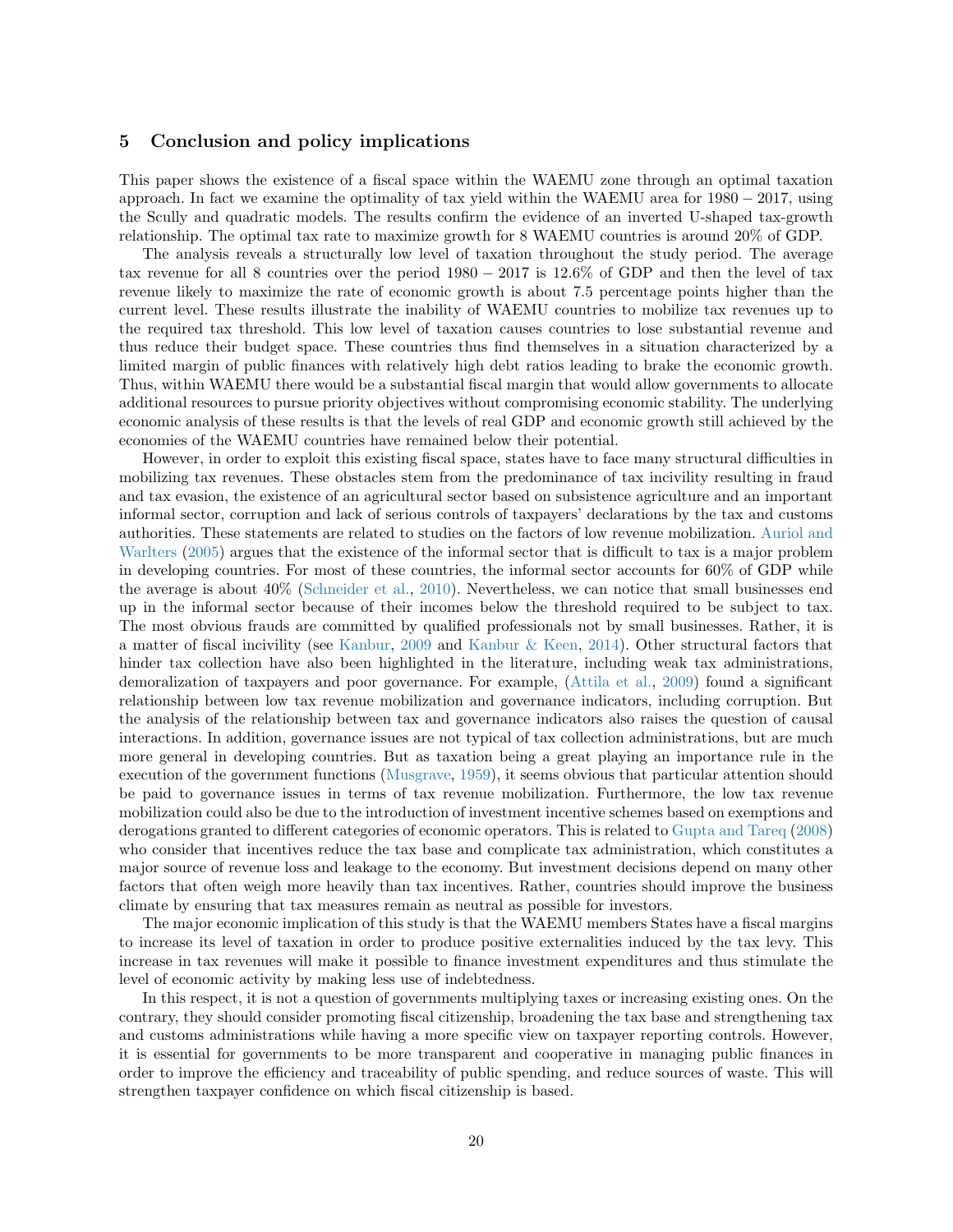# References

- <span id="page-20-6"></span>Abdullaev, B., Konya, L., et al. (2014). Growth-maximizing tax rate for uzbekistan. Applied Econometrics and International Development, 14 (1), 59–72.
- <span id="page-20-22"></span>Aizenman, J., & Jinjarak, Y. (2005, August). The Collection Efficiency of the Value Added Tax: Theory and International Evidence (NBER Working Papers). National Bureau of Economic Research, Inc.
- <span id="page-20-23"></span>Ajaz, T., & Ahmad, E. (2010). The effect of corruption and governance on tax revenues. The Pakistan Development Review, 405–417.
- <span id="page-20-12"></span>Amedanou, Y. M. I. (2019). *Optimal taxation and economic growth in togo: Empirical investigation in* time series (Tech. Rep.).
- <span id="page-20-9"></span>Amgain, J. (2017). Estimating optimal level of taxation for growth maximization in asia. Applied Economics and Finance,  $\lambda(3)$ , 47–55.
- <span id="page-20-26"></span>Attila, G., Chambas, G., & Combes, J.-L. (2009). Corruption et mobilisation des recettes publiques : une analyse économétrique. Louvain Economic Review,  $75(2)$ , 229–268.
- <span id="page-20-24"></span>Auriol, E., & Warlters, M. (2005). Taxation base in developing countries. Journal of Public Economics,  $89(4)$ , 625–646.
- <span id="page-20-10"></span>Aydin, C., Esen, A.-m., et al. (2019). Optimal tax revenues and economic growth in transition economies: a threshold regression approach. Global Business and Economics Review, 21 (2), 246–265.
- <span id="page-20-1"></span>Barro, R. J. (1990). Government spending in a simple model of endogeneous growth. Journal of political economy, 98 (5, Part 2), S103–S125.
- <span id="page-20-11"></span>Branson, J., & Lovell, C. K. (2001). A growth maximising tax structure for new zealand. *International* Tax and Public Finance,  $8(2)$ , 129–146.
- <span id="page-20-13"></span>CAPES. (2014). Evaluation of the performance of tax revenue collection in burkina faso. , 5–13.
- <span id="page-20-3"></span>Chao, J. C., & Grubel, H. (1998). Optimal levels of spending and taxation in canada. How to use the fiscal surplus: what is the optimal size of government, 53–68.
- <span id="page-20-14"></span>Chapple, S. (1997). One for the x-files: A critical assessment of professor scully's 'taxation and economic growth in new zealand'. report to the periodic report group. wellington: New zealand institute of economic research. Wellington, November.
- <span id="page-20-18"></span>Choi, I. (2001). Unit root tests for panel data. Journal of international money and Finance,  $20(2)$ , 249–272.
- <span id="page-20-0"></span>Culpeper, R., & Bhushan, A. (2010). Domestic resource mobilization in africa: An overview. the northsouth institute.
- <span id="page-20-7"></span>Davidsson, M. (2012). Optimal growth taxation. Research in World economy, 3(1), 35–44.
- <span id="page-20-21"></span>Dollar, D., & Kraay, A. (2002). Growth is good for the poor. Journal of economic growth, 7(3), 195–225.
- <span id="page-20-2"></span>Dupuit, J. (1844). On the measurement of the utility of public works. *International Economic Papers*,  $\mathcal{2}(1952), 83-110.$
- <span id="page-20-15"></span>Easton, B. (1999). The whimpering of the state: Policy after mmp. Auckland University Press.
- <span id="page-20-4"></span>Eaton, J. (1981). Fiscal policy, inflation and the accumulation of risky capital. The Review of Economic Studies,  $48(3)$ ,  $435-445$ .
- <span id="page-20-5"></span>Engen, E. M., & Skinner, J. (1992). Fiscal policy and economic growth (Tech. Rep.). National Bureau of Economic Research.
- <span id="page-20-20"></span>Fisher, R. (1932). Statistical methods for research workers. edinburgh: Oliver and boyd, 1925. Google Scholar .
- <span id="page-20-27"></span>Gupta, S., & Tareq, S. (2008). Mobilizing revenue. Finance and Development,  $45(3)$ , 44–7.
- <span id="page-20-16"></span>Hill, B. C. (2008). Agglomerations and strategic tax competition. Public Finance Review, 36 (6), 651–677.
- <span id="page-20-19"></span>Hurlin, C., & Mignon, V. (2005). Une synthèse des tests de racine unitaire sur données de panel. Economie prevision(3), 253–294.
- <span id="page-20-8"></span>Husnain, M. I., Haider, A., Salman, A., & Shaheen, F. (2015). Determining the optimal level of taxes in south asia: An unbalanced budget approach.
- <span id="page-20-17"></span>Im, K. S., Pesaran, M. H., & Shin, Y. (2003). Testing for unit roots in heterogeneous panels. *Journal of*  $econometrics, 115(1), 53-74.$
- <span id="page-20-25"></span>Kanbur, R. (2009). Conceptualising informality: regulation and enforcement.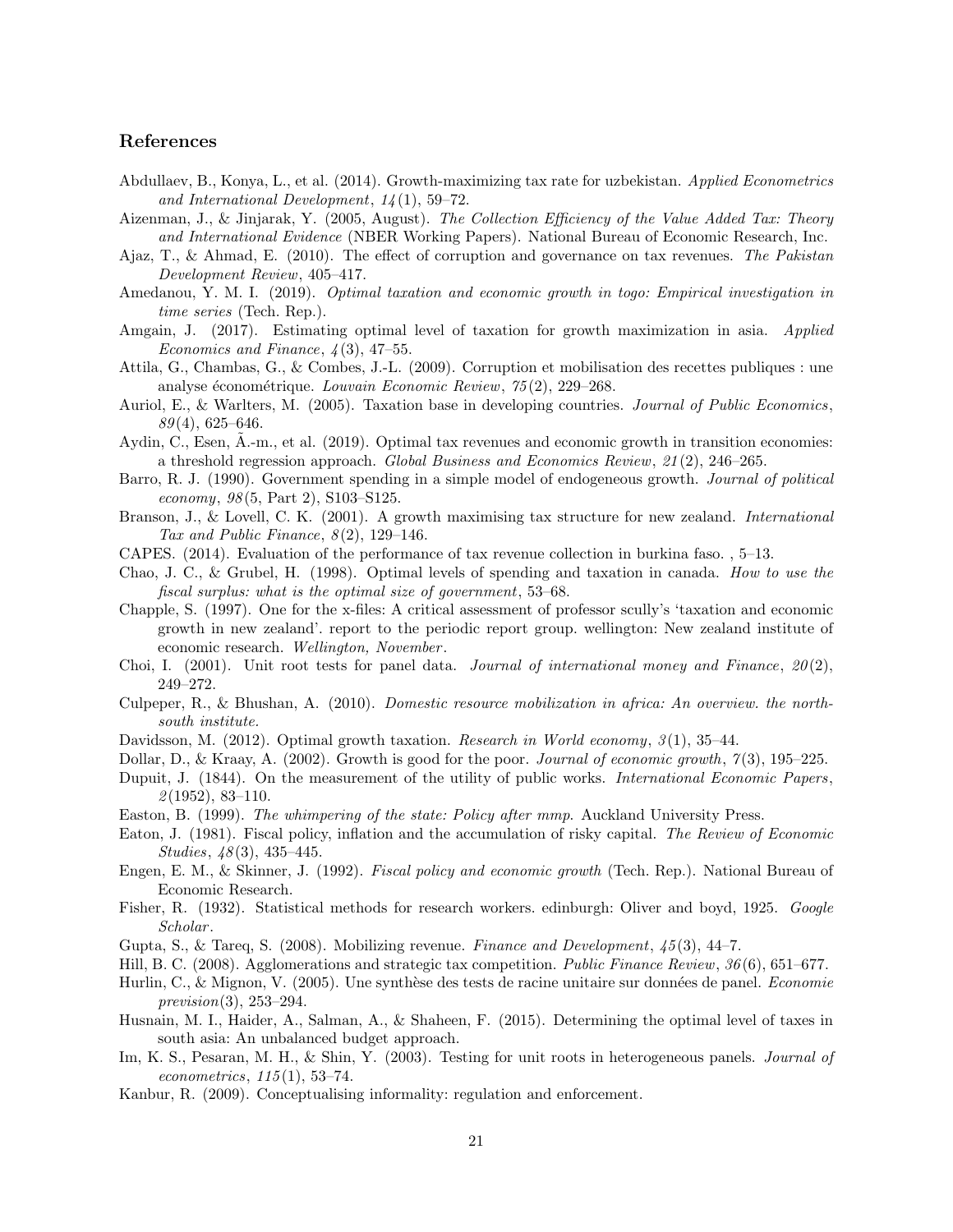- <span id="page-21-28"></span>Kanbur, R., & Keen, M. (2014, Aug 01). Thresholds, informality, and partitions of compliance. International Tax and Public Finance, 21 (4), 536–559.
- <span id="page-21-6"></span>Keho, Y. (2010). Estimating the growth-maximizing tax rate for cote divoire: Evidence and implications. Journal of Economics and International Finance, 2(9), 164–174.
- <span id="page-21-12"></span>Kennedy, P. E. (2000). On measuring the growth-maximizing tax rate. Pacific Economic Review, 5(1), 89–91.
- <span id="page-21-3"></span>Laffer, A. B. (1981). Supply-side economics. Financial Analysts Journal, 37(5), 29-43. Retrieved from <https://doi.org/10.2469/faj.v37.n5.29> doi: <https://doi.org/10.2469/faj.v37.n5.29>
- <span id="page-21-10"></span>Leibfritz, W., Thornton, J., & Bibbee, A. (1997). Taxation and economic performance.
- <span id="page-21-19"></span>Levin, A., Lin, C.-F., & Chu, C.-S. J. (2002). Unit root tests in panel data: asymptotic and finite-sample properties. Journal of econometrics,  $108(1)$ , 1–24.
- <span id="page-21-20"></span>Maddala, G. S., & Wu, S. (1999). A comparative study of unit root tests with panel data and a new simple test. Oxford Bulletin of Economics and statistics, 61(S1), 631–652.
- <span id="page-21-17"></span>Motloja, L., Makhoana, T., Kassoma, R., Houdman, R., & Phiri, A. (2016). Changes in the optimal tax rate in south africa prior and subsequent to the global recession period. , 2–17.
- <span id="page-21-1"></span>Musgrave, R. A. (1959). Theory of public finance; a study in public economy. New York, N.Y.: McGraw-Hill.
- <span id="page-21-9"></span>Myles, G. D. (2000). Taxation and economic growth. *Fiscal Studies*, 21(1), 141–168. Retrieved from <http://www.jstor.org/stable/24437591>
- <span id="page-21-23"></span>Pedroni, P. (1999). Critical values for cointegration tests in heterogeneous panels with multiple regressors. Oxford Bulletin of Economics and statistics, 61 (S1), 653–670.
- <span id="page-21-24"></span>Pesaran, M. H., Shin, Y., & Smith, R. P. (1997). Pooled estimation of long-run relationships in dynamic heterogenous panels. DAE working papers amalgamated Series, 9721.
- <span id="page-21-26"></span>Pesaran, M. H., Shin, Y., & Smith, R. P. (1999). Pooled mean group estimation of dynamic heterogeneous panels. Journal of the American Statistical Association, 94 (446), 621–634.
- <span id="page-21-25"></span>Pesaran, M. H., & Smith, R. (1995). Estimating long-run relationships from dynamic heterogeneous panels. Journal of econometrics, 68 (1), 79–113.
- <span id="page-21-21"></span>Phillips, P. C., & Perron, P. (1988). Testing for a unit root in time series regression. *Biometrika*,  $75(2)$ , 335–346.
- <span id="page-21-8"></span>Plosser, C. I., et al. (1992). The search for growth. In A symposium sponsored by the federal reserve bank of kansas city, policies for long-run economic growth (pp. 57–86).
- <span id="page-21-16"></span>Saibu, O. M., et al. (2015). Optimal tax rate and economic growth. evidence from nigeria and south africa. Euro Economica,  $34(1)$ , 41–50.
- <span id="page-21-27"></span>Schneider, F., Buehn, A., & Montenegro, C. E. (2010). New estimates for the shadow economies all over the world. International Economic Journal, 24 (4), 443–461.
- <span id="page-21-5"></span>Scully, G. W. (1991). Tax rates, tax revenues and economic growth. National Center for Policy Analysis.
- <span id="page-21-0"></span>Scully, G. W. (1996). Taxation and economic growth in new zealand. Pacific Economic Review,  $1(2)$ , 169–177.
- <span id="page-21-11"></span>Scully, G. W. (1998). Measuring the burden of high taxes. Policy Report, 215 .
- <span id="page-21-13"></span>Scully, G. W. (2000). The growth-maximizing tax rate. *Pacific Economic Review*, 5(1), 93–96.
- <span id="page-21-14"></span>Scully, G. W. (2003). Optimal taxation, economic growth and income inequality. Public choice, 115 (3-4), 299–312.
- <span id="page-21-15"></span>Scully, G. W. (2006). Taxes and economic growth. NCPA Policy Report, 292.
- <span id="page-21-18"></span>Sieper, E. (1996). Review by e. sieper of gerald w. scully,'taxation and economic growth in new zealand.' (Tech. Rep.). Revised IRD working paper.
- <span id="page-21-7"></span>Skinner, J. S. (1987). Taxation and output growth: Evidence from african countries. National Bureau of Economic Research Cambridge, Mass., USA.
- <span id="page-21-4"></span>Smith, A. (1776). 1776, the wealth of nations. Oxford University Press, Oxford.
- <span id="page-21-2"></span>WAEMU, C. (2018). Semi-annual implementation report of multilateral surveillance. , 13–16. [https://](https://bit.ly/2XQjGs1) [bit.ly/2XQjGs1](https://bit.ly/2XQjGs1).
- <span id="page-21-22"></span>Westerlund, J., & Edgerton, D. L. (2007). A panel bootstrap cointegration test. Economics letters,  $97(3)$ , 185–190.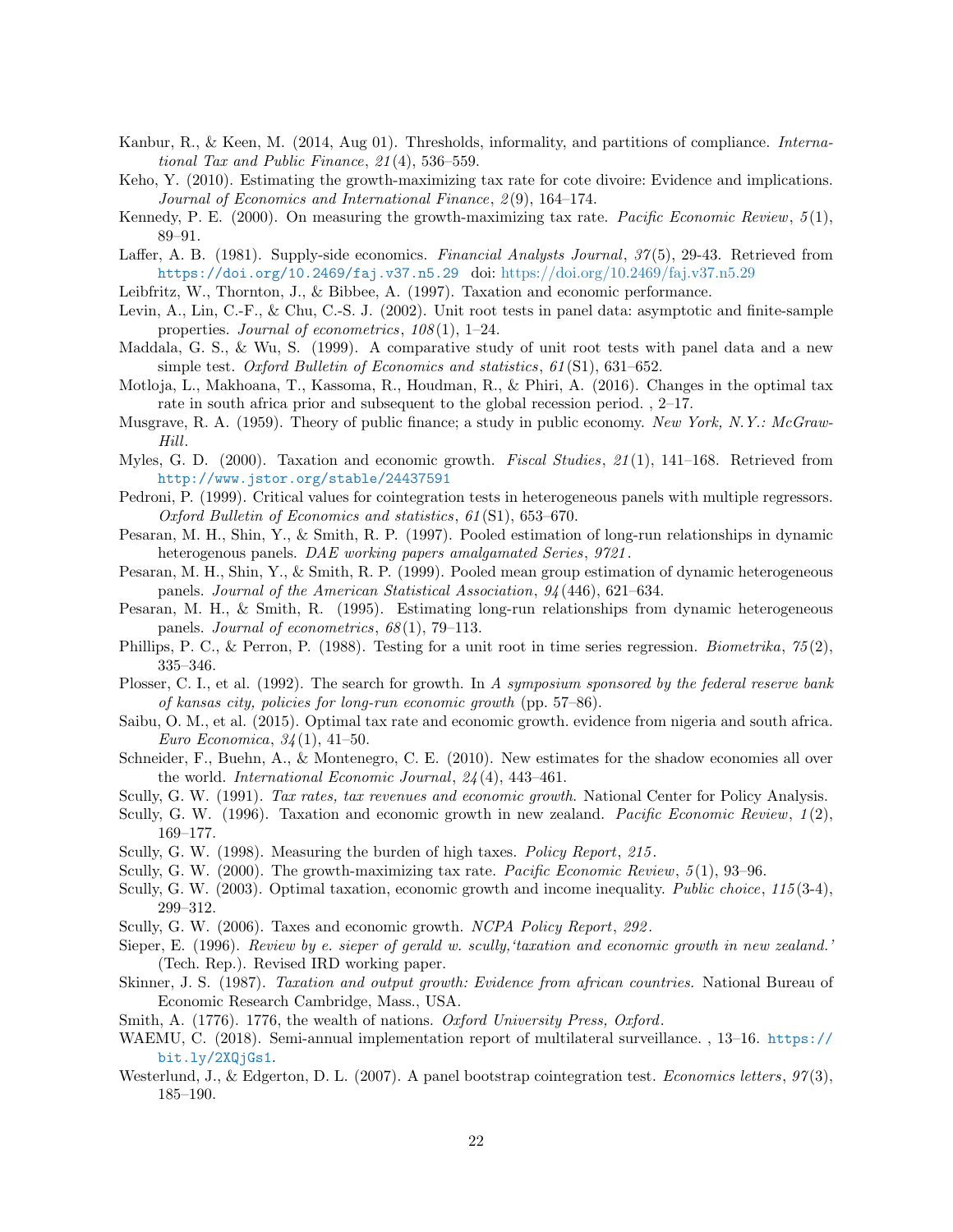# A Appendix

Box: This box describes the model to determine the growth-maximizing tax rate. Let consider the following production function in the Cobb-Douglas form:

<span id="page-22-2"></span><span id="page-22-1"></span>
$$
Y_{i,t} = \delta(G_{i,t})^{\alpha}[(1-\tau)Y_{i,t-1}]^{\gamma}
$$
\n
$$
(6)
$$

Y is national output or GDP, G government spending to finance the production of public goods, the tax rate  $(\tau)$  in year  $(t)$ of countries (i).  $\delta$ ,  $\alpha$  and  $\gamma$  are the parameters. We postulate that the government budget is balanced. Hence, the government budget constraint is written as follow:

$$
G_{i,t} = \tau Y_{i,t} \tag{7}
$$

<span id="page-22-3"></span>Where  $(\tau)$  is the ratio of tax revenues to GDP called tax burden. From equations [\(6\)](#page-22-1) and [\(7\)](#page-22-2), equation (6) can be re-written as follows:

<span id="page-22-4"></span>
$$
Y_{i,t} = \delta(\tau Y_{i,t-1})^{\alpha} [(1-\tau)Y_{i,t-1}]^{\gamma}
$$
\n
$$
(8)
$$

However, the growth rate is defined by:

$$
\frac{Y_{i,t}}{Y_{i,t-1}} = 1 + g
$$

Hence, we divide each side of equation [\(8\)](#page-22-3) by  $Y_{i,t-1}$ :

$$
\frac{Y_{i,t}}{Y_{i,t-1}} = \delta(\tau)^\alpha (1-\tau)^\gamma [Y_{i,t-1}]^{\alpha+\gamma-1}
$$

However, we obtain:

$$
1 + g = \delta(\tau)^{\alpha} (1 - \tau)^{\gamma} [Y_{i,t-1}]^{\alpha + \gamma - 1}
$$
\n(9)

<span id="page-22-5"></span>The optimal tax rate  $\tau_{opm}^*$  which maximizes the level of economic growth, is obtained by the first-order condition which consists in canceling the first derivative of equation [\(9\)](#page-22-4) with respect to  $(\tau)$  i.e. diff(g, $\tau$ )=0

$$
\frac{\partial g}{\partial \tau} = \delta[Y_{i,t-1}]^{\alpha + \gamma - 1} [\alpha(\tau)^{\alpha - 1} (1 - \tau)^{\gamma} - \gamma(\tau)^{\alpha} (1 - \tau)^{\gamma - 1}] = 0
$$

$$
\Rightarrow \alpha(\tau)^{\alpha - 1} (1 - \tau)^{\gamma} = \gamma(\tau)^{\alpha} (1 - \tau)^{\gamma - 1}
$$

$$
\frac{\alpha}{\tau} = \frac{\gamma}{(1 - \tau)}
$$

Hence, the optimal tax rate is obtained by the expression:

<span id="page-22-0"></span>
$$
\tau_{opm}^* = \frac{\alpha}{(\alpha + \gamma)}\tag{10}
$$

We postulate that the Cobb-Douglas type production function used has constant returns to scale. Thus,  $\alpha + \gamma = 1$  i.e.  $\gamma$ ,  $\alpha$ <1. However, according to [\(10\)](#page-22-5), the optimal tax rate is:  $\tau_{opm}^* = \alpha$ .

To estimate the parameters of the model, we write [\(9\)](#page-22-4) under the hypothesis of constant returns:

$$
1 + g = \delta(\tau)^{\alpha} (1 - \tau)^{\gamma} [Y_{i,t-1}]^{\alpha + \gamma - 1}
$$

Since  $\alpha + \gamma = 1$ , then we obtain:

$$
1+g=\delta(\tau)^\alpha(1-\tau)^\gamma
$$

Or  $\gamma = 1 - \alpha$ 

$$
1 + g = \delta(\tau)^{\alpha} (1 - \tau)^{1 - \alpha}
$$

$$
\frac{1+g}{1-\tau} = \delta(\frac{\tau}{1-\tau})^{\alpha}
$$

Applying the linear log on each side of the equation, we obtain:

$$
\log\left[\frac{1+g}{1-\tau}\right] = \lambda_i + \theta_t + \log\delta + \alpha \log\left[\frac{\tau}{1-\tau}\right] + \epsilon_{i,t} \tag{11}
$$

To obtain the optimal tax rate that maximizes economic growth, we estimate [\(11\)](#page-22-0) by a Pooled Mean Group (PMG) regression and obtain the value of the coefficient  $\alpha$ .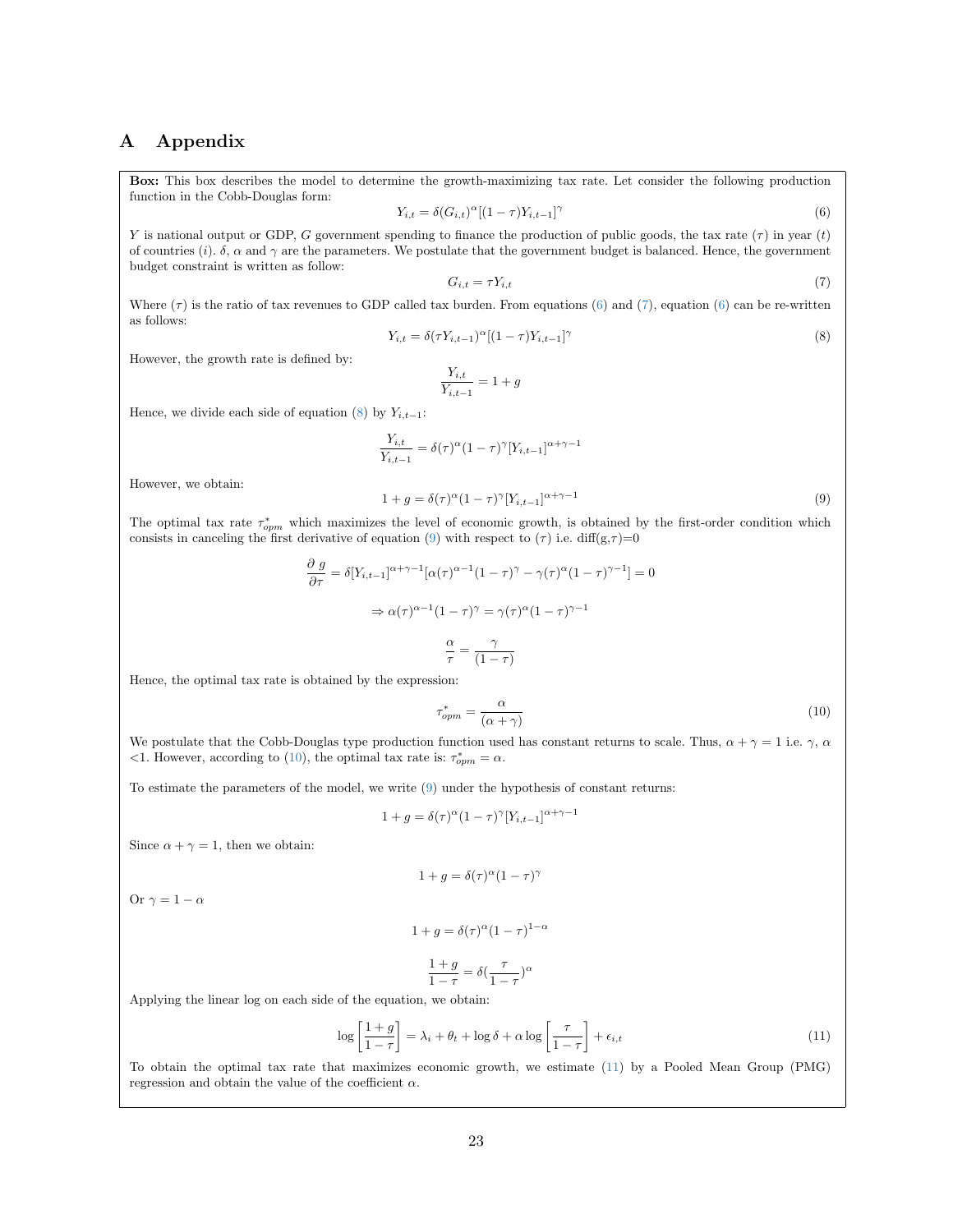<span id="page-23-0"></span>

|                                   | Pooled Mean-Goup Estimator                                 | Mean-Group Estimator       |
|-----------------------------------|------------------------------------------------------------|----------------------------|
| $\Delta$ (Dependant variable)     | (Pesaran et al., 1997, 1999)                               | (Pesaran $\&$ Smith, 1995) |
| LR.                               |                                                            |                            |
| Initial per capita GDP            | $-0.009***$                                                | $-0.022**$                 |
|                                   | (0.000)                                                    | (0.036)                    |
| Tax burden                        | $1.166***$                                                 | 1.431                      |
|                                   | (0.000)                                                    | (0.385)                    |
| Tax burden square                 | $-0.034***$                                                | 0.002                      |
|                                   | (0.001)                                                    | (0.981)                    |
| SR                                |                                                            |                            |
| Error correction term (ec)        | $-1.235**$                                                 | $-1.966***$                |
|                                   | (0.010)                                                    | (0.000)                    |
| $\Delta$ (Initial per capita GDP) | 0.092                                                      | $0.158***$                 |
|                                   | (0.195)                                                    | (0.000)                    |
| $\Delta$ (Tax burden)             | $3.813**$                                                  | $3.500**$                  |
|                                   | (0.018)                                                    | (0.038)                    |
| $\Delta$ (Tax burden square)      | $-0.147**$                                                 | $-0.153*$                  |
|                                   | (0.040)                                                    | (0.092)                    |
| Constant                          | $-4.025**$                                                 | $-1.334$                   |
|                                   | (0.030)                                                    | (0.878)                    |
| No. of Observations               | 279                                                        | 279                        |
| No. of Countries                  | 8                                                          | 8                          |
| Efficient estimator               | Yes                                                        | No                         |
| Optimal tax rate                  | 17.15                                                      | N/A                        |
|                                   | Hausman test/Ho: difference in coefficients not systematic |                            |
| Statistic                         | $Chi2(1) = 1.88$                                           |                            |
| Pvalue                            | $Prob > Chi2 = 0.5986$                                     |                            |

Table 8: Hausman test of Quadratic model

Note: Pvalues in parentheses. \*,\*\*, and \*\*\* denote significance levels at  $10\%, 5\%,$  and  $1\%,$  respectively. The first Panel (LR) shows long-run effects while the second panel reports both short-run effects (SR) and the speed of adjustment (ec). Hausman test reveals that PMG is consistent and efficient.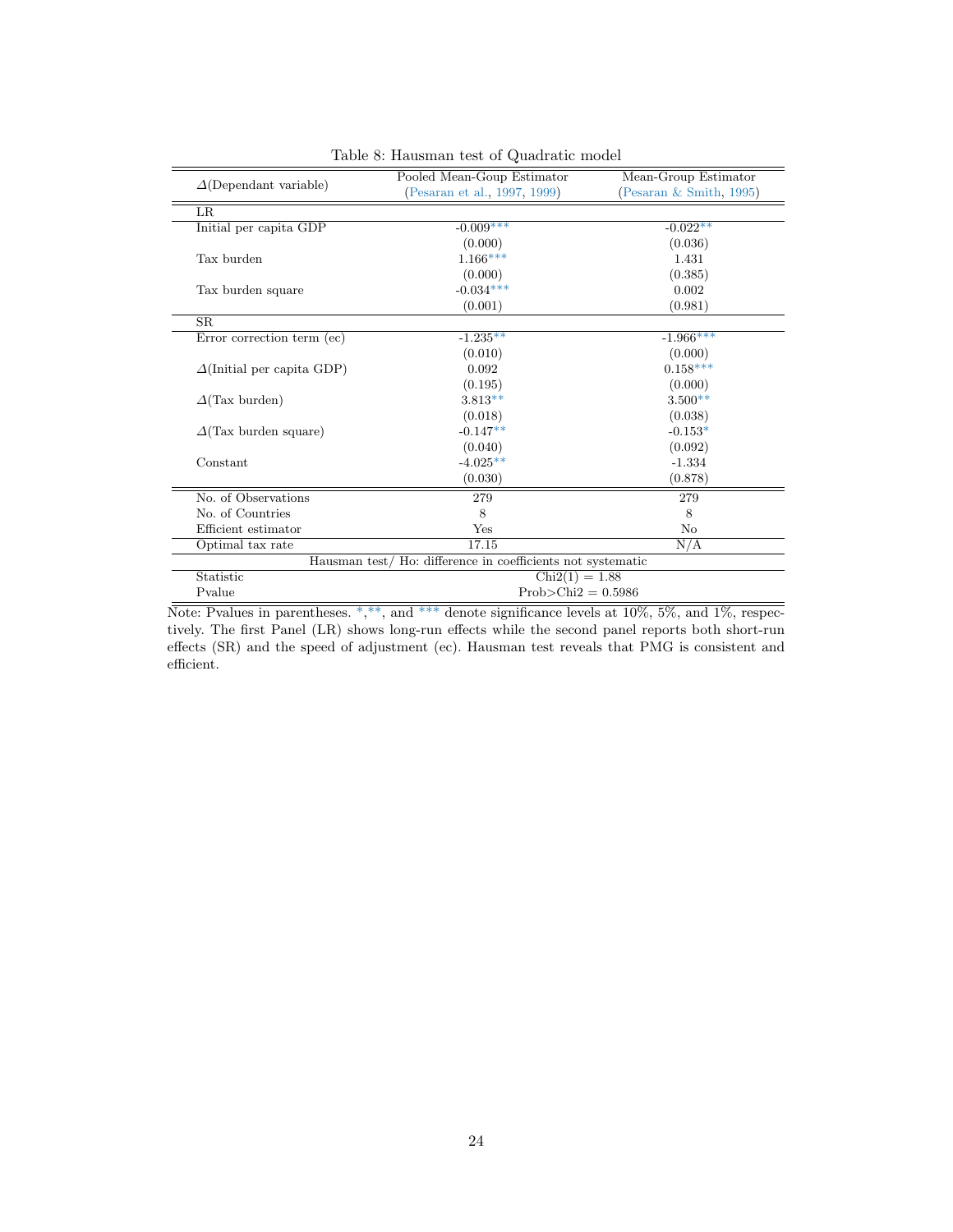

# Fig. 8: GDP per capita growth rate in WAEMU Member States

Fig. 9: Trends of tax rates in WAEMU Member States

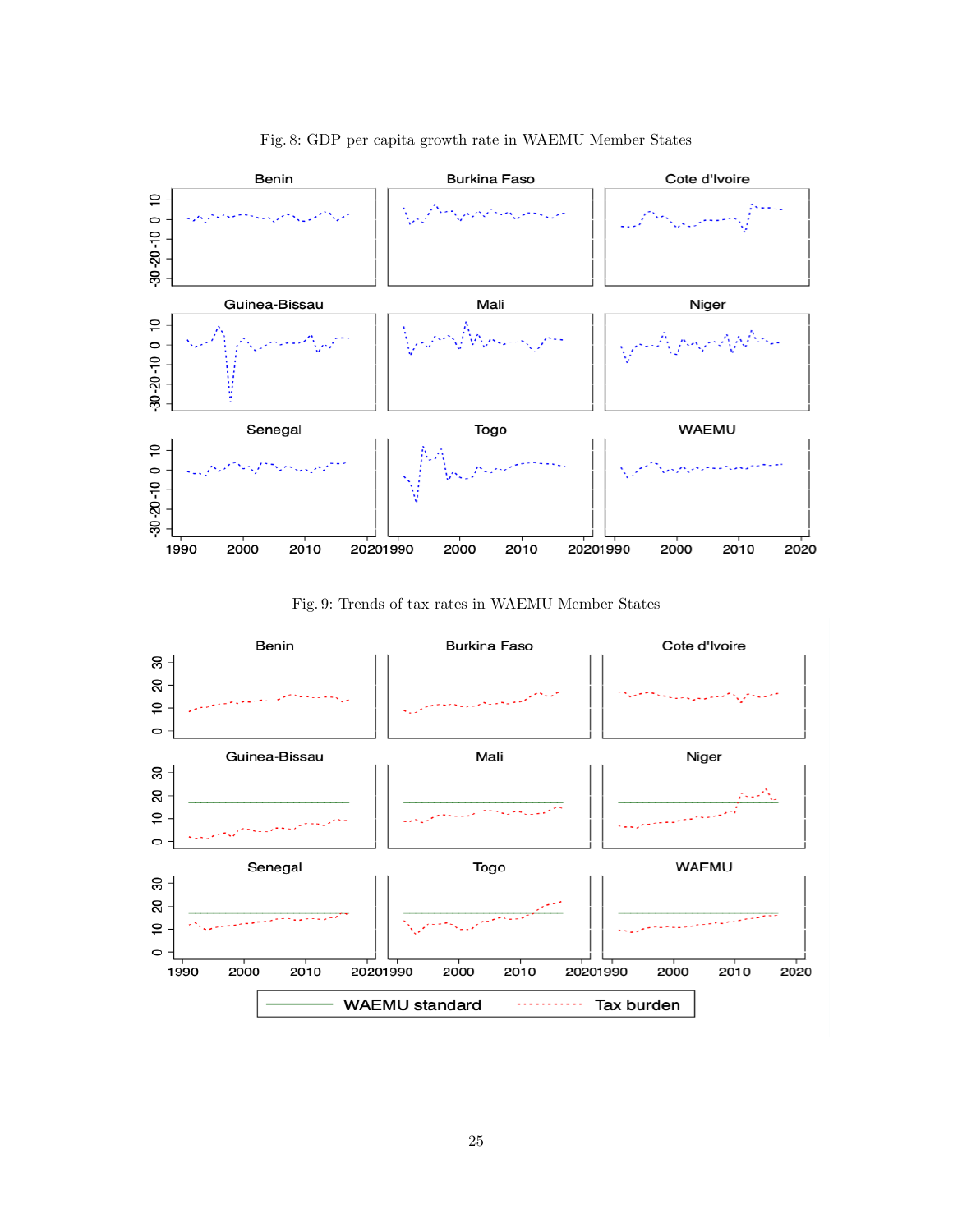<span id="page-25-0"></span>

| Researchers         | Sampling country and period | Methods         | Results                                   |
|---------------------|-----------------------------|-----------------|-------------------------------------------|
| Abdullaev and       | Uzbekistan                  | Scully model    | $22$ and $31.2\%$ of GDP                  |
| Konya (2014)        | $(1996 - 2011)$             |                 | over two differents periods               |
|                     | Togo                        | Quadratic and   |                                           |
| Amedanou (2019)     |                             |                 | $22.6\%$ of GDP                           |
|                     | $(1960 - 2016)$             | Scully models   |                                           |
| Amgain $(2017)$     | Panel of 32 Asian           | Quadratic and   | $18\%$ of GDP                             |
|                     | countries (1991-2012)       | Scully models   |                                           |
|                     |                             |                 | 18% of GDP for                            |
|                     | Panel of 11 Central         |                 | full transition economies                 |
|                     | and South-eastern           |                 | $18.5\%$ of GDP for                       |
| Aydin and Esen      | European and Baltic         | Hansen model    |                                           |
| (2019)              | countries                   |                 | developing economies                      |
|                     | $(1995 \text{ and } 2014)$  |                 | $23\%$ of GDP for<br>developed economies. |
|                     |                             |                 |                                           |
| Chao and            | Canada                      | Scully model    | $34\%$ of GDP                             |
| Grubel (1998)       | $(1926 - 1996)$             |                 |                                           |
| Center for          |                             |                 |                                           |
| Analysis of         |                             |                 |                                           |
| Economic            | Burkina Faso                | Scully model    | 29.1% Of GDP                              |
| and Social          | $(1960 - 2012)$             |                 |                                           |
| Policies $(2014)$   |                             |                 |                                           |
|                     |                             |                 |                                           |
| Davidson $(2012)$   | Panel of 12 countries       | Scully model    | $11.1\%$ of GDP                           |
|                     | $(1982 - 2012)$             |                 |                                           |
| Husnain, Haider     | 4 South Asia countries      |                 |                                           |
| and Salman $(2015)$ | $(1975 - 2012)$             | Scully model    | 13.7% of GDP                              |
|                     |                             |                 |                                           |
|                     | Cote d'Ivoire               | Quadratic and   |                                           |
| Keho (2010)         | $(1960 - 2006)$             | Scully models   | $21.1 - 22.3\%$ of GDP                    |
|                     | South Africa, Quarterly     |                 |                                           |
| Motloja and al.     |                             |                 |                                           |
| (2016)              | data $(1994:Q1 - 2009:Q2)$  | Scully model    | $22\%$ of GDP                             |
|                     | and $(2009:Q2 - 2016:Q2)$   |                 |                                           |
|                     | South Africa                |                 | 15% of GDP for                            |
| Saibu (2015)        | $(1964 - 2012)$             | Quadratic and   | South Africa                              |
|                     | Nigeria                     | Scully models   | $30\%$ of GDP for                         |
|                     | $(1970 - 2012)$             |                 | Nigeria                                   |
|                     | $103$ countries $\,$        |                 |                                           |
| Scully (1991)       | $(1960 - 1980)$             | Quadratic model | $19.3\%$ of GDP                           |
|                     |                             |                 |                                           |
| Scully (1995)       | <b>USA</b>                  | Scully model    | $21.5 - 22.9\%$ of GNP                    |
|                     | $(1949 - 1989)$             |                 |                                           |
|                     | New Zealand                 |                 |                                           |
| Scully (1999, 2000) | $(1927 - 1994)$             | Scully model    | 19.7-20.02% of GDP                        |
|                     |                             |                 |                                           |
| Scully (2003)       | <b>USA</b>                  | Scully and      | $19.3 - 25.1\%$ of GDP                    |
|                     | $(1960 - 1990)$             | Barro models    |                                           |
|                     | USA                         |                 |                                           |
| Scully (2006)       | $(1929 - 2004)$             | Scully model    | $23\%$ of GDP                             |
|                     |                             |                 |                                           |
| Terzi and al.       | Tunisia                     | Quadratic and   | 15.2 - 19.6% of GDP                       |
| (2017)              | $(1966 - 2015)$             | Scully models   |                                           |

Table 9: Summary of empirical review